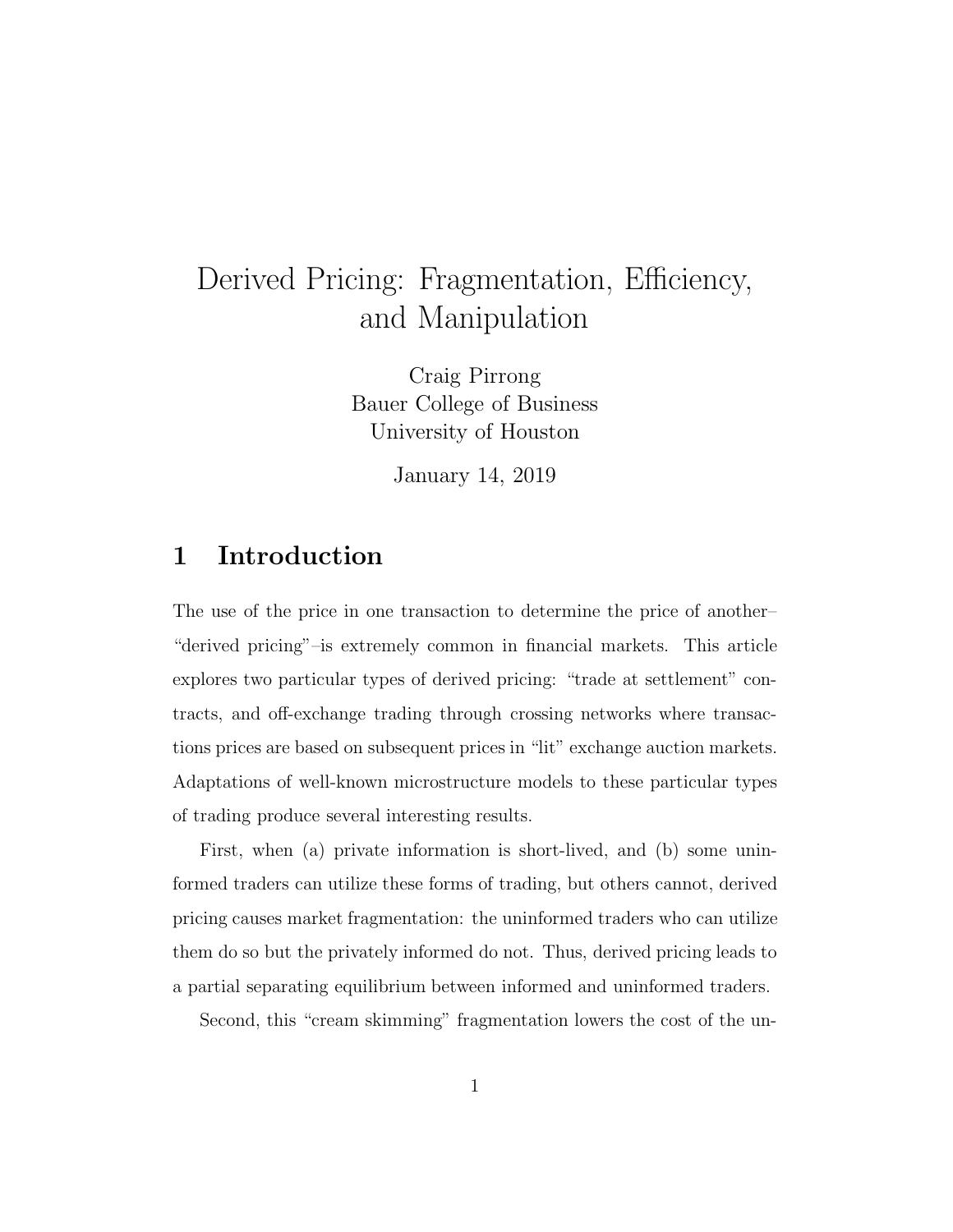informed traders who can utilize derived pricing but raises the liquidity costs of those who cannot. However, total adverse selection costs for uninformed traders decline.

Third, derived pricing creates the potential for trade-based manipulation strategies. Since the market using derived pricing serves only uninformed traders, whereas the exchange market serves both informed and uninformed traders, the price impact of trades is smaller in the derived pricing instrument than on exchange. This disparity in price impact allows a manipulator to profit by accumulating a position in the derived pricing market, and then affect the value of that position by trading in the exchange market.

The remainder of this article is organized as follows. Second 2 presents a model of trading in trade-at-settlement ("TAS") contracts in the absence of manipulation. Section 3 shows how the existence of TAS markets create manipulative opportunities, and how such manipulations affect prices. Section 4 presents an example of manipulation of TAS contracts by the trading firm Optiver in 2008. Section 5 adapts the model to crossing networks. Section discusses the implications of the models for the regulation of markets in the United States. Section 7 summarizes.

### 2 Trading-at-Settlement Contracts

Trading-at-Settlement ("TAS") contracts are common. For example, the CME Group offers TAS trading on 46 different futures contracts. The trader enters into a TAS contract prior to the determination of the futures settlement price (which, for instance, is based on the volume-weighted-average price between 2:28 and 2:29:59 for actively traded crude oil futures contracts).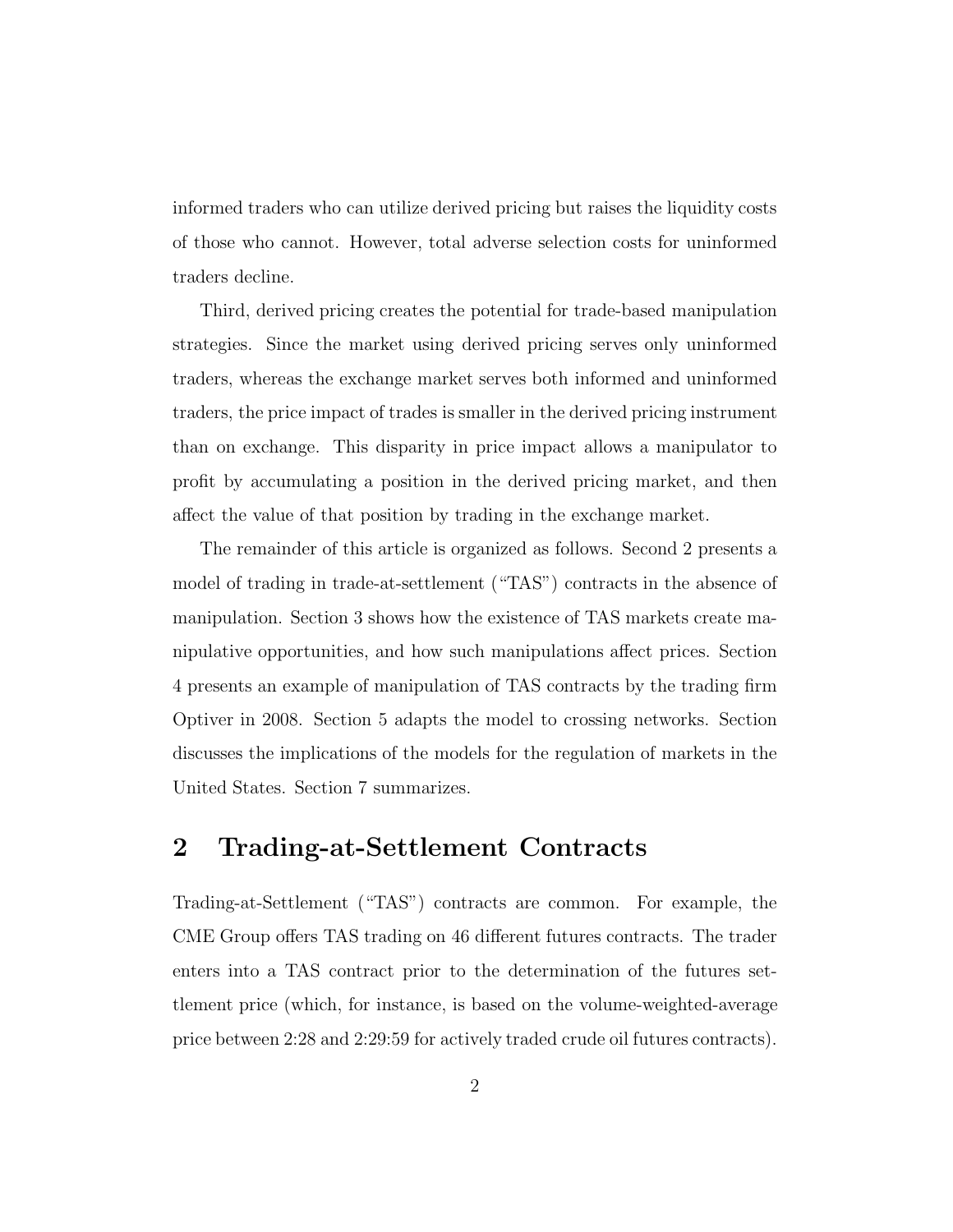In CME Group TAS contracts, the buyer (seller) pays (receives) a price equal to the official settlement price, plus or minus four ticks: the differential to the settlement price is negotiated between the TAS buyer and seller in the Globex continuous auction market.<sup>1</sup> The possibility of a differential means that there can be a bid/ask spread in the TAS market, and that TAS trades can have price impact in the TAS market, as well as in the market for the underlying futures.

To model the TAS market, I adapt the well-known Admati-Pfleiderer (1988) ("AP88") model of discretionary trade timing. As in AP88, there are multiple trading periods t in a day,  $t = 1, 2, \ldots, T$ . In my adaptation of the model, the last trading period  $T$  in a day is the settlement period, and the equilibrium price from this last round of trading is the settlement price used to determine the price of TAS contracts. The value of the asset at T is:

$$
\tilde{V} = \mu + \sum_{t=1}^{T} \tilde{\delta}_t \tag{1}
$$

where  $\tilde{\delta}_t$  are independent random variables. For simplicity, the  $\tilde{\delta}_t$  are normal, with mean zero and variance  $\sigma^2$  for all t.

Immediately prior to each t, N informed traders receive signals about  $\tilde{\delta}_t$ . Informed trader *i* receives a signal  $s_{it} = \tilde{\delta}_t + \epsilon_{it}$ , where the  $\epsilon_{it}$  are i.i.d. For simplicity, the  $\epsilon_{it}$  is a normal variate, with variance  $\phi$  for all i and t. Prior to the next round of trading at  $t + 1$ ,  $\tilde{\delta}_t$  is publicly revealed. Thus, informed traders' information is short-lived.<sup>2</sup> At time t, informed trader i trades  $x_{it}$ contracts to maximize his profits.

<sup>&</sup>lt;sup>1</sup>CME Rulebook, Rule 524.

<sup>2</sup>As I discuss below, similar results would obtain if informed traders' information is long-lived, but there are many informed traders so competition between them is intense. See Holderness and Subrahmanyam (1992).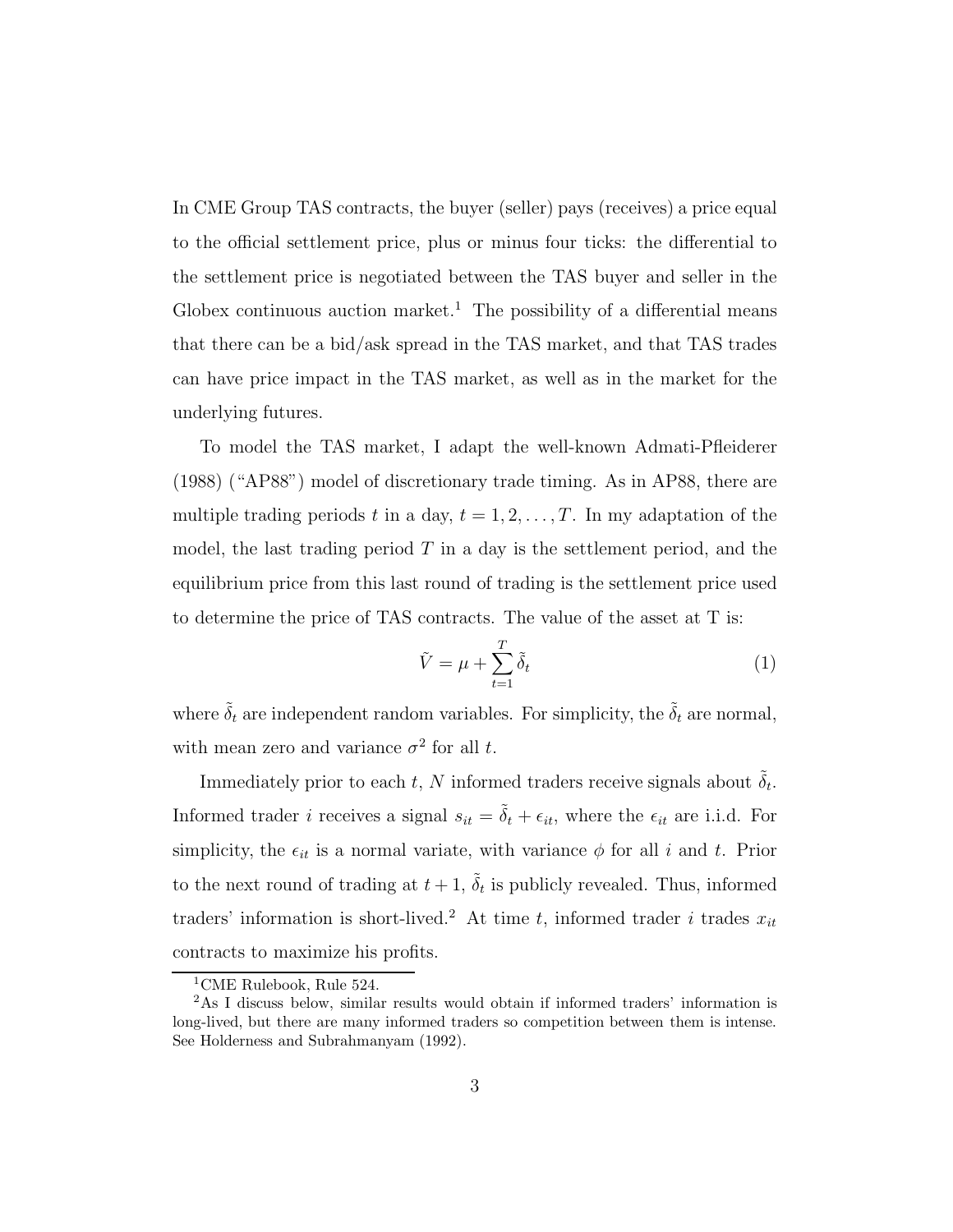In addition to informed traders, there is a continuum of uninformed liquidity traders located along the line segment  $[0, 1]$ . There are two types of uninformed traders. In each period, there are non-discretionary liquidity (noise) traders who must trade a given quantity in that period. Non-discretionary trader j must trade  $Y_{jt}$  units at time t, where  $Y_{jt}$  is a normal random variable with mean zero . Furthermore, there are discretionary traders who can choose to trade in the market at t and pay/receive the equilibrium price at t, or to buy/sell a TAS contract. If j trades in the TAS market at t, she trades  $Y_{jt}$  in that market, where  $Y_{jt}$  is a random variable. The purchase/sales price for the TAS contract equals the market price at time  $T$ , plus/minus a differential  $F$  that is determined in the TAS market at  $t$ .

For each t, the variance of  $\int_0^1 Y_{jt} dj = S$ . Furthermore, for each t, the fraction of discretionary traders is  $\rho$ .

Finally, there is a risk neutral, perfectly competitive market maker. The market maker observes the total net order flow  $\omega_t$  in the market for the instrument, which is the sum of the informed trader orders and the liquidity traders' orders. The market maker also observes net order flow  $\nu_t$  in the TAS market. At  $t$  the market maker chooses a linear pricing schedule in the "lit" exchange market for the instrument:

$$
P_t = \mu + \sum_{\tau=1}^t \tilde{\delta}_t + \lambda_t \omega_t \tag{2}
$$

The market maker also chooses a linear pricing schedule in the TAS market:

$$
U_t = \gamma_t \nu_t \tag{3}
$$

Assume initially that there is no TAS market, so that neither discretionary liquidity traders nor informed traders can trade in the TAS market. Then,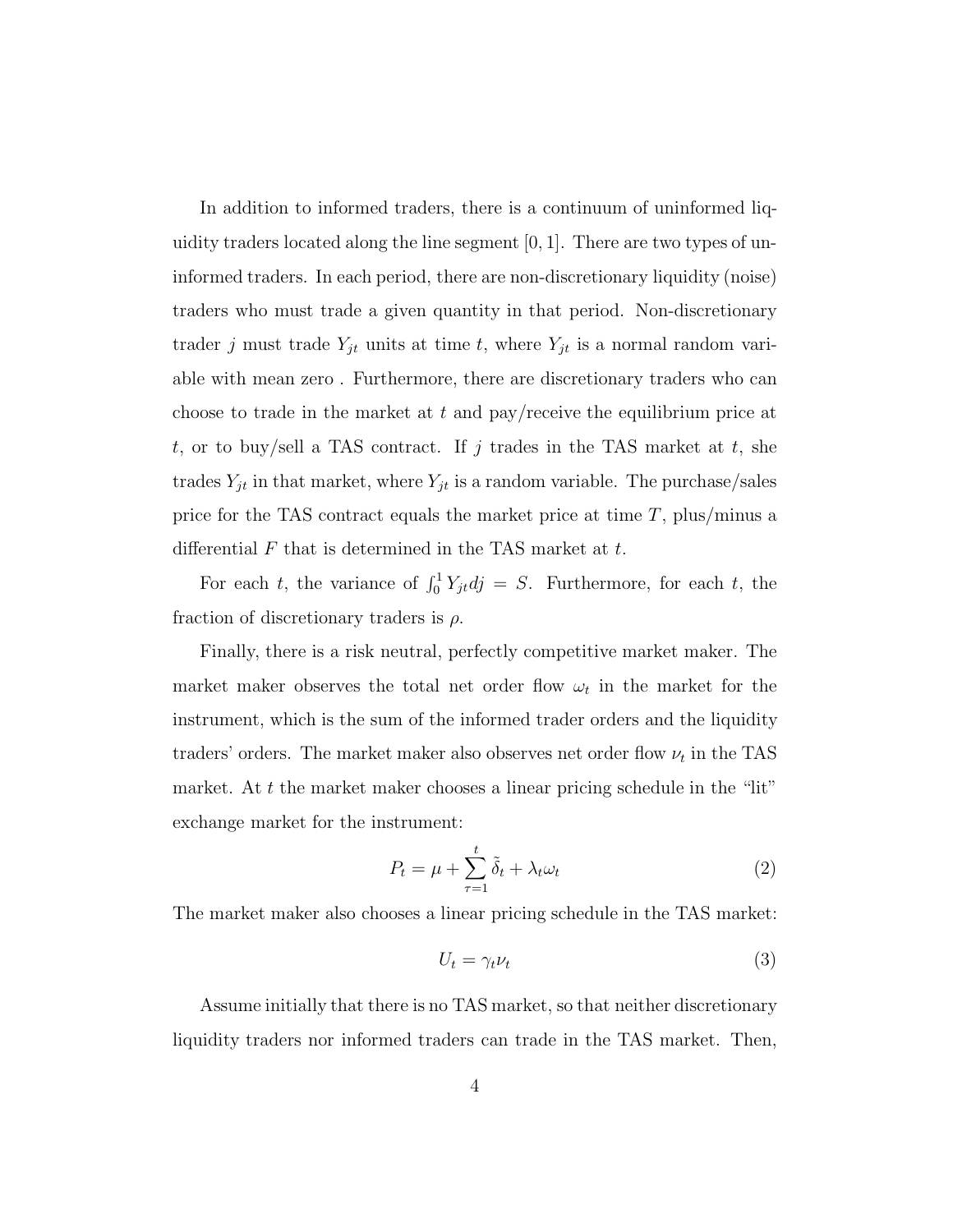the results of AM88 imply that the equilibrium involves:

$$
\lambda_t = \frac{\sigma^2}{N+1} \sqrt{\frac{N}{S(\sigma^2 + \phi)}}
$$
(4)

Furthermore,

$$
x_{it} = \beta s_{it} \tag{5}
$$

with

$$
\beta = \sqrt{\frac{S}{N(\sigma^2 + \phi)}}\tag{6}
$$

Now permit trading on the TAS market. First note that no informed trader will trade there for any  $t < T$  because her information will become public before the settlement price is determined, meaning that the settlement price will incorporate this information. Therefore, it is not possible to trade profitably on a  $t < T$  signal in the TAS market.

This immediately implies that the market maker is willing to set  $\gamma_t = 0$ . This is true because the expected profit for the market maker of trading the TAS contract is zero. At  $t$ , the expected price at  $T$  is:

$$
E_t(P_T) = E_t[\mu + \sum_{\tau=1}^T \tilde{\delta}_t + \lambda_t \omega_t] = \mu + \sum_{\tau=1}^{t-1} \tilde{\delta}_\tau
$$
\n<sup>(7)</sup>

If the market maker buys a TAS, he expects to pay  $E_t(P_T)$ , and expects to receive  $E(\tilde{V}) = \mu + \sum_{\tau=1}^{t-1} \tilde{\delta}_{\tau}$ .

Now consider discretionary liquidity trader  $j$ . If he trades in the exchange market, he expects to pay a liquidity cost of  $\lambda_t Y_j^2$  (the product of the expected price  $\lambda_t Y_j$  and the quantity  $Y_j$ ). However, as just shown, the liquidity cost in the TAS market is zero because  $\gamma_t = 0$ . Therefore, in equilibrium, all discretionary traders choose the TAS market.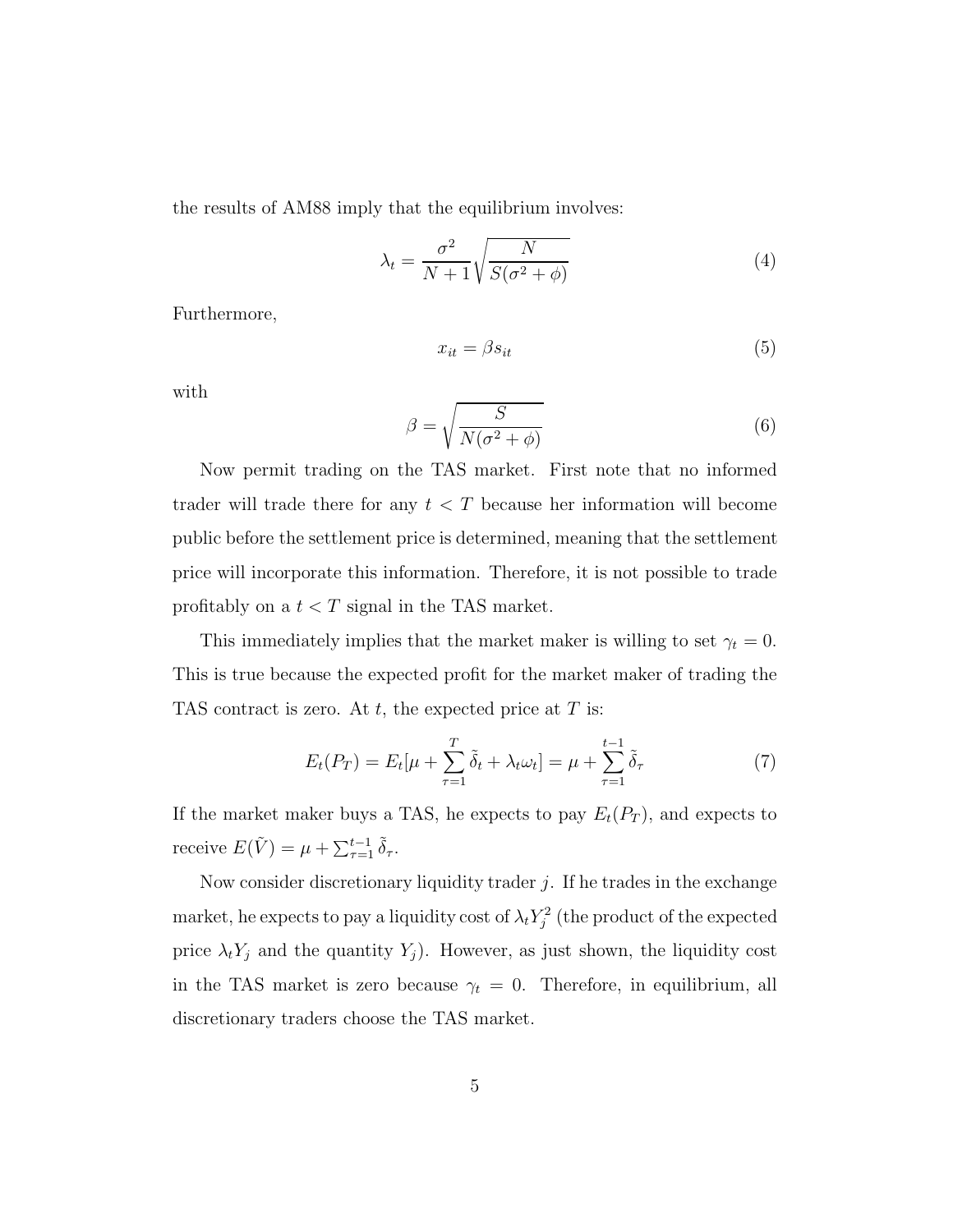Since no informed traders are present in the TAS market in the exchange market, N remains unchanged. Furthermore, since all discretionary traders choose the TAS market, the variance of liquidity trader order flow in the exchange market is  $S(1 - \rho)$ . Thus, in the new equilibrium:

$$
\lambda_t^{TAS} = \frac{\sigma^2}{N+1} \sqrt{\frac{N}{S(1-\rho)(\sigma^2+\phi)}}
$$
(8)

$$
\beta = \sqrt{\frac{S(1-\rho)}{N(\sigma^2 + \phi)}}
$$
\n(9)

Thus, TAS trading causes depth in the exchange market to decline (i.e., price impact of order flow increases), and the intensity of informed trading to fall as well. The decline in the depth of the exchange market hurts the nondiscretionary liquidity traders who must trade there. However, total liquidity costs decline due to the introduction of TAS trading. Without TAS, total liquidity cost is:

$$
C^{0} = \lambda_{t} S = \frac{\sigma^{2}}{N+1} \sqrt{\frac{NS}{\sigma^{2} + \phi}}
$$
\n(10)

With TAS, total liquidity cost is:

$$
C^{TAS} = \rho \cdot 0 + \lambda_t^{TAS} (1 - \rho) S = \frac{\sigma^2}{N+1} \sqrt{\frac{NS(1-\rho)}{\sigma^2 + \phi}} < C^0 \tag{11}
$$

Thus, TAS trading has distributive effects. It makes discretionary liquidity traders better off, and non-discretionary traders worse off. On net, the liquidity traders are better off: this benefit to liquidity traders as a whole comes at the expense of informed traders, whose profitability declines because they have less uninformed order flow to trade against–and profit from.

TAS therefore fragments markets. Although the term fragmentation is often used pejoratively in securities and derivatives markets, here it is beneficial for liquidity traders as a whole because it reduces adverse selection.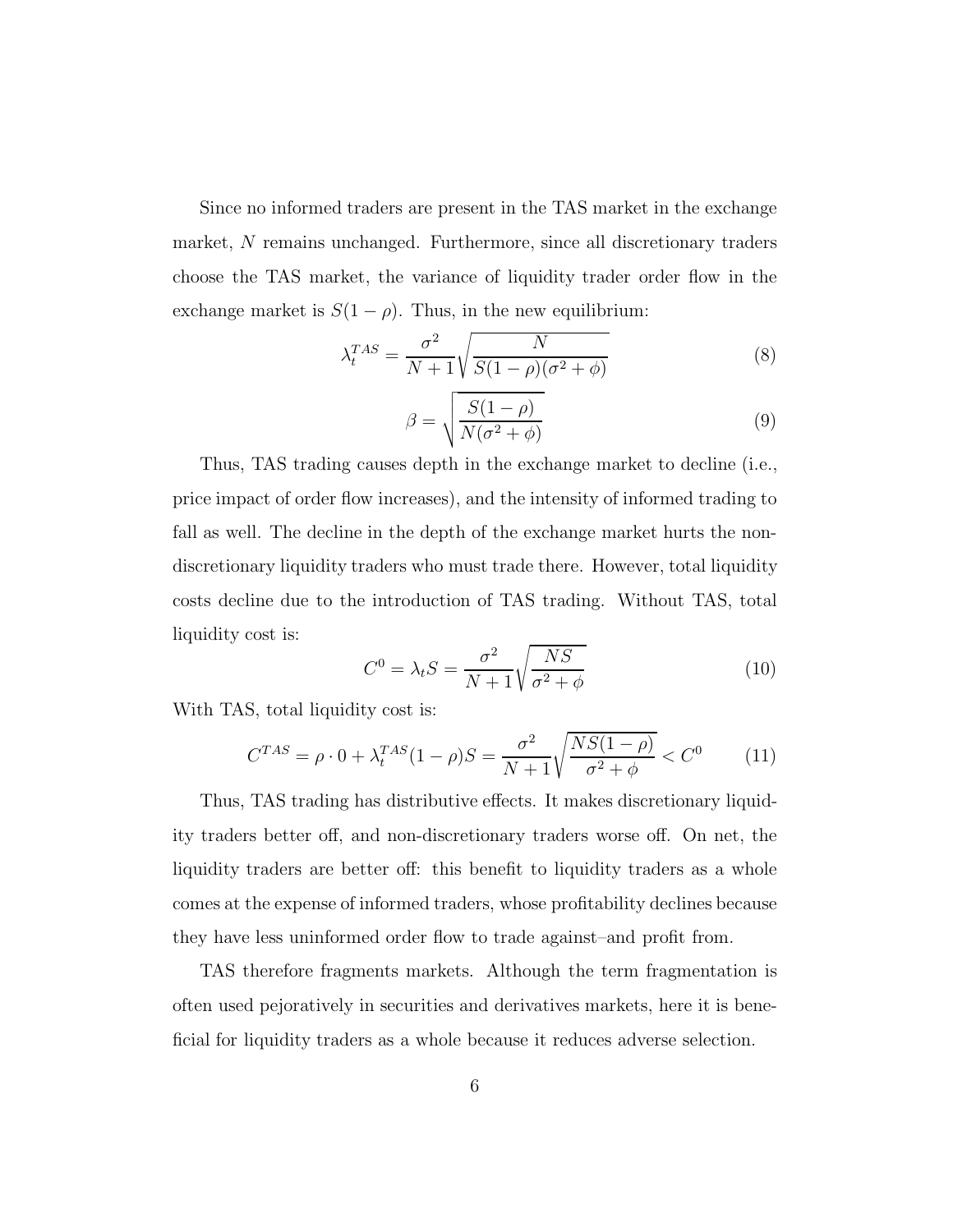The introduction reduces the informativeness of prices because it reduces the intensity of informed trading. However, given that by assumption private information becomes public in short order, this is of little relevance because real investment decisions, or other decisions that are made conditional on securities prices are little affected, or totally unaffected, by the slight delay in the revelation of information. Indeed, given that very short-lived private information has little social value (in terms of improving real decisions), but can be costly to collect, this type of privately informed trading is a form of rent seeking. By reducing the profitability of such trading, TAS markets reduce the incentive to spend real resources in order to gain such a fleeting, and socially useless, information advantage.

Now consider the case of long-lived information (i.e., information that is not made public prior to  $T$ ). Here the role of TAS will depend on the amount of competition between informed traders. Consider the case where there is a single informed trader, i.e.,  $N = 1$ . Here the equilibrium derived above will not hold. If  $\gamma_t=0$ , the informed trader could profit by trading TAS because the settlement price would not reflect all her information: indeed, she can determine how much of the information is revealed in the price at  $T$ . With  $N = 1$ , introduction of TAS cannot lead to a partial separating equilibrium in which informed traders eschew TAS trading. Indeed, TAS trading offers no benefit to discretionary uninformed traders because in equilibrium  $\gamma_t = \lambda_t$ . If this were not the case, the single informed trader would shift her trading to the market with the greater depth.

Next consider the case where information is long-lived, but  $N$  is large. As shown by Holderness and Subrahmanyam  $(1992)$ , with large N, competition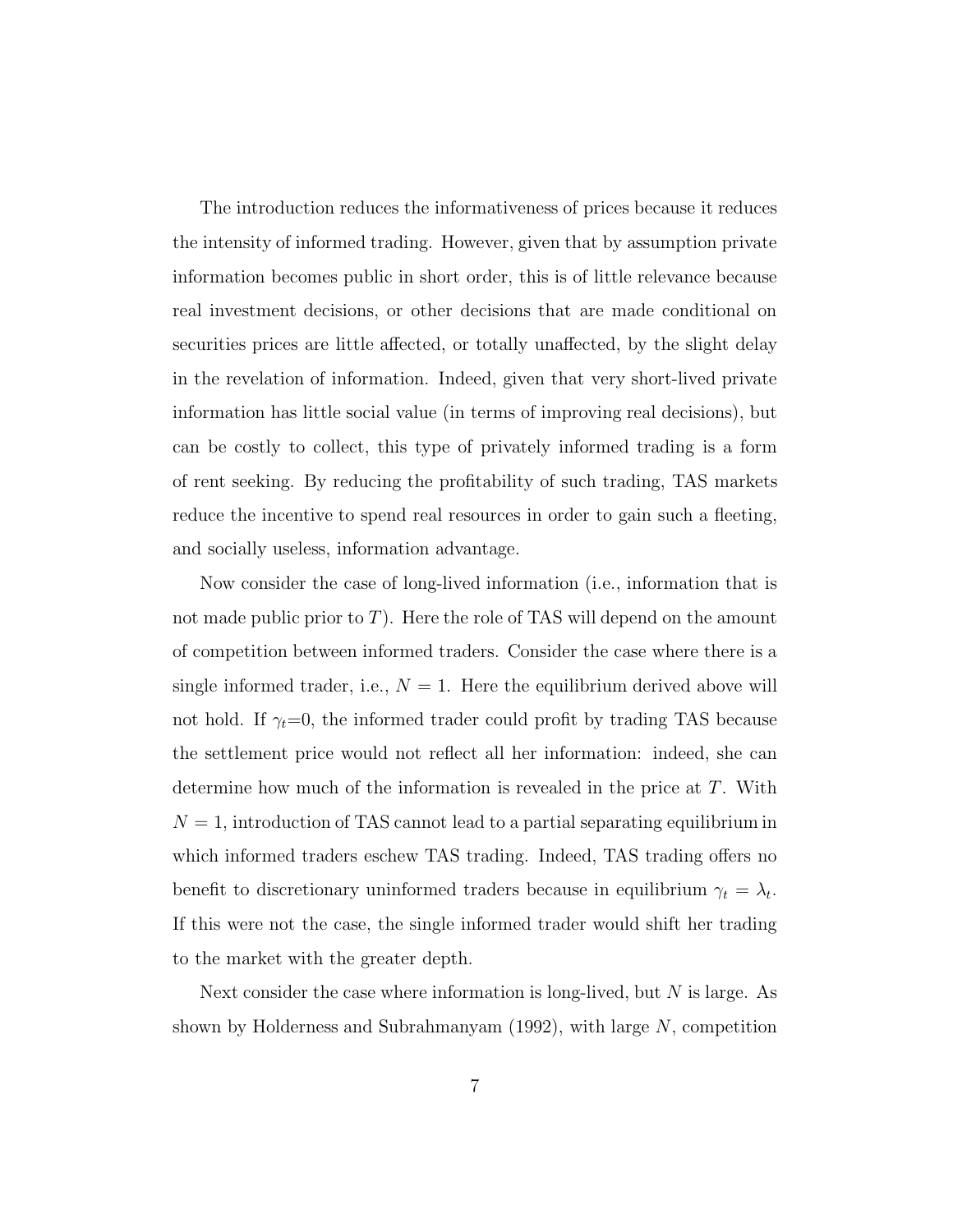between informed traders causes information to be incorporated into prices almost immediately even if that information is long-lived. Thus, competition between a large number of informed traders restores the semi-separating TAS equilibrium for t sufficiently below T. Due to this competition, even longlived information produced sufficiently long before T will be incorporated into prices by  $T$ . Thus, informed traders have no incentive to trade TAS at such a  $t < T$  even if  $\gamma_t$  is zero (or positive, but less than  $\lambda_t$ ) because the price they pay will fully reflect their information.

Thus, TAS leads to a semi-separating equilibrium in which informed traders do not use this order type when information is rapidly reflected in prices, either because it is disclosed rapidly to the public, or because there is sufficient competition between informed traders. TAS facilitates "cream skimming" of a portion of uninformed order flow, to the detriment of the remainder of uninformed order flow and informed traders. On balance, however, liquidity traders are better off: discretionary traders gain more than non-discretionary ones lose.

This means that the survival of TAS trading in a particular market sheds light on the nature of private information. Specifically, a functioning TAS market indicates that private information for the underlying instrument is short-lived.

There are several other implications of this analysis. First, derived pricing such as TAS is most likely to occur in large volumes when information is short lived or there is substantial competition between informed traders: it is not viable when a small number of traders possess long-lived information. Second, the volume of TAS activity should depend on the time before the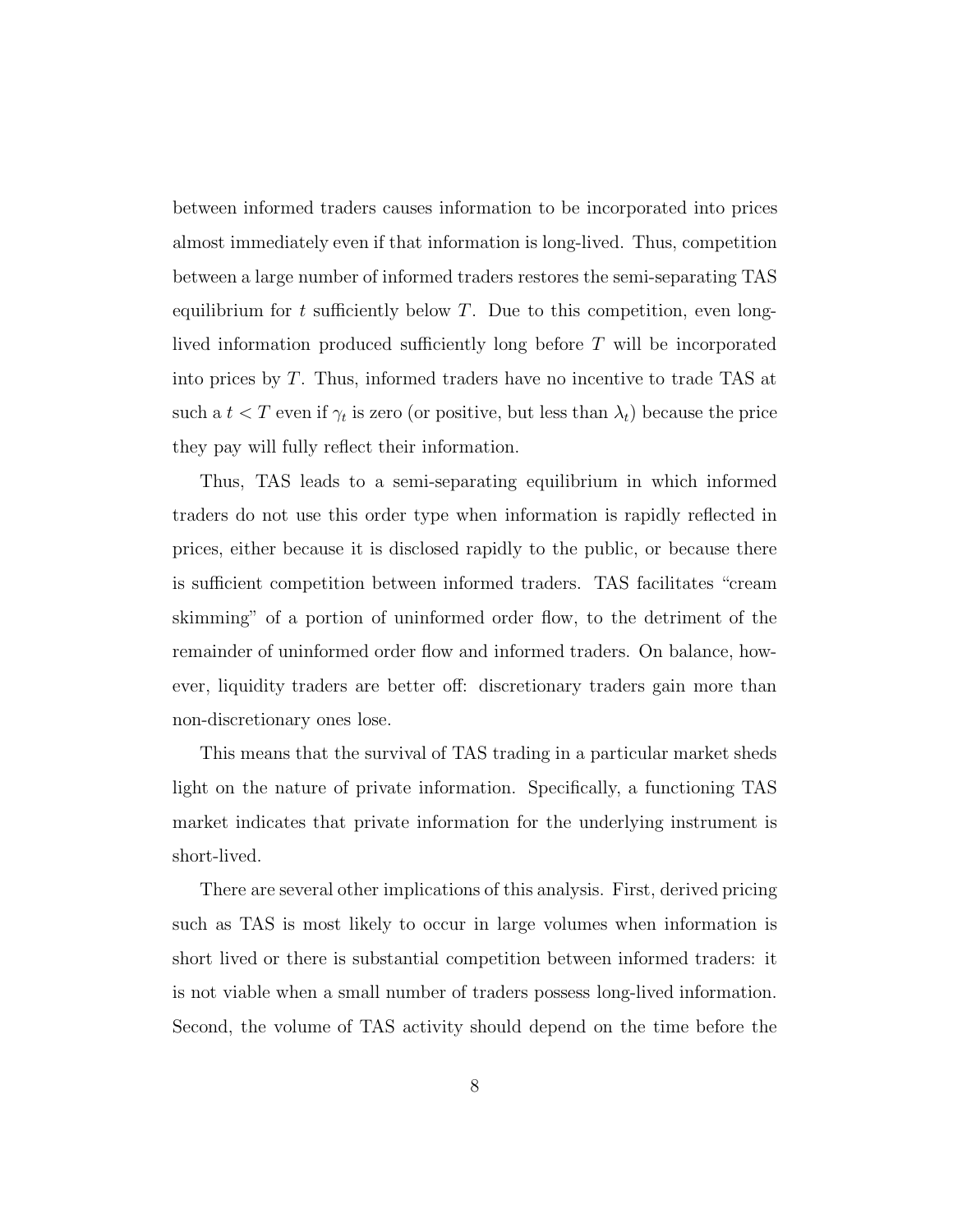settlement price is determined: the potential for adverse selection in TAS, and hence the viability of TAS trading as a mechanism for inducing self-selection based on information, increases as the time until settlement declines. Thus, TAS trading volume should decline through the day. Third, the impact of TAS trades on the price of the underlying should be smaller than the price impact of regular trades that take place in an exchange auction because TAS traders are uninformed, whereas some traders on exchange are informed.

# 3 Manipulation With Derived Pricing

Trade-based manipulation (i.e., manipulative strategies that exploit the impact of trades on prices) has been the subject of much controversy and some academic research. As Jarrow (1992) pointed out, trade-based manipulation must overcome a basic problem: even if a manipulator succeeds in driving up prices through purchases, how can he profit if sales drive down prices by as much or more?<sup>3</sup> Thus, profitable trade-based manipulations require purchases and sales have asymmetric price responses.

A variety of articles propose different sources of asymmetry. In one example, Allen and Gorton (1992) posit that purchases are more likely to be driven by private information than sales, so purchases will have a larger price impact than sales: they show that this asymmetry can result in profitable trade-based manipulation strategies. In another example, Kumar and Seppi (1992) present a model in which a cash-settled derivatives contract trades

<sup>&</sup>lt;sup>3</sup>If market makers are risk averse, or incur trade processing costs, if the permanent price impacts of purchases and sales is identical, trade-based manipulative strategies will lose money because the manipulator must compensate the market maker for trade processing or inventory/risk costs.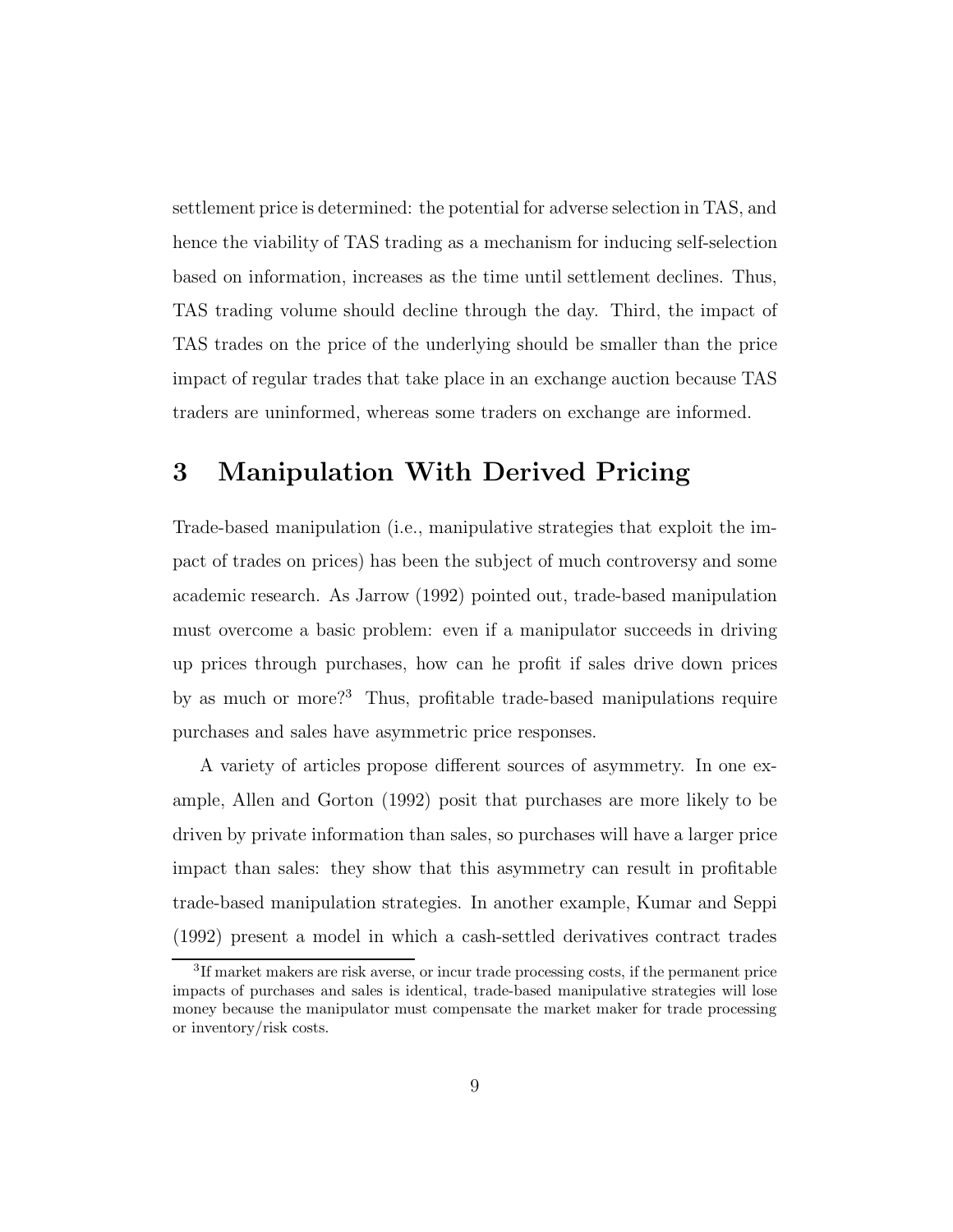before private information is revealed, and the underlying instrument whose price is used to determine the settlement price of the derivative is traded when an individual or individuals has private information. With this asymmetry, a manipulator can make a randomized purchase or sale in the derivatives market with little price impact (because there is no private information then), and then trade in the same direction in underlying market when the derivative is settled: due to the presence of private information at this time, this transaction moves the settlement price of the derivative in a way that profits (on average) the manipulator.

The analysis in Section 2 demonstrates that TAS contracts create trading opportunities with asymmetric price impacts. This suggests that TAS may therefore also create opportunities for profitable trade-based manipulation, and this is indeed the csae.

To show this formally, consider a simplification of the model in Section 2. A single trader receives an informative signal at two times,  $t_0$  and  $T$ . The information revealed (possibly noisily) to the informed trader at  $t_0$  is revealed publicly at  $t_1$ ,  $t_0 < t_1 < T$ . As before, there is a continuum of liquidity traders, and at  $t_0$  fraction  $\rho$  of these traders can trade TAS: the remainder must trade on the exchange at  $t_0$ . There is a continuum of noise traders at  $T$ . As in Section 2, the variance of noise trader order flow is  $S$  at both dates; the variance of the fundamental information is  $\sigma^2$  at both dates, and the variance of signals is  $\phi$  at both dates: for simplicity, I assume that the signals are perfectly informative so  $\phi = 0$ . The TAS contract settles based on the market clearing price at T.

In addition to the liquidity traders and informed trader, and a risk neutral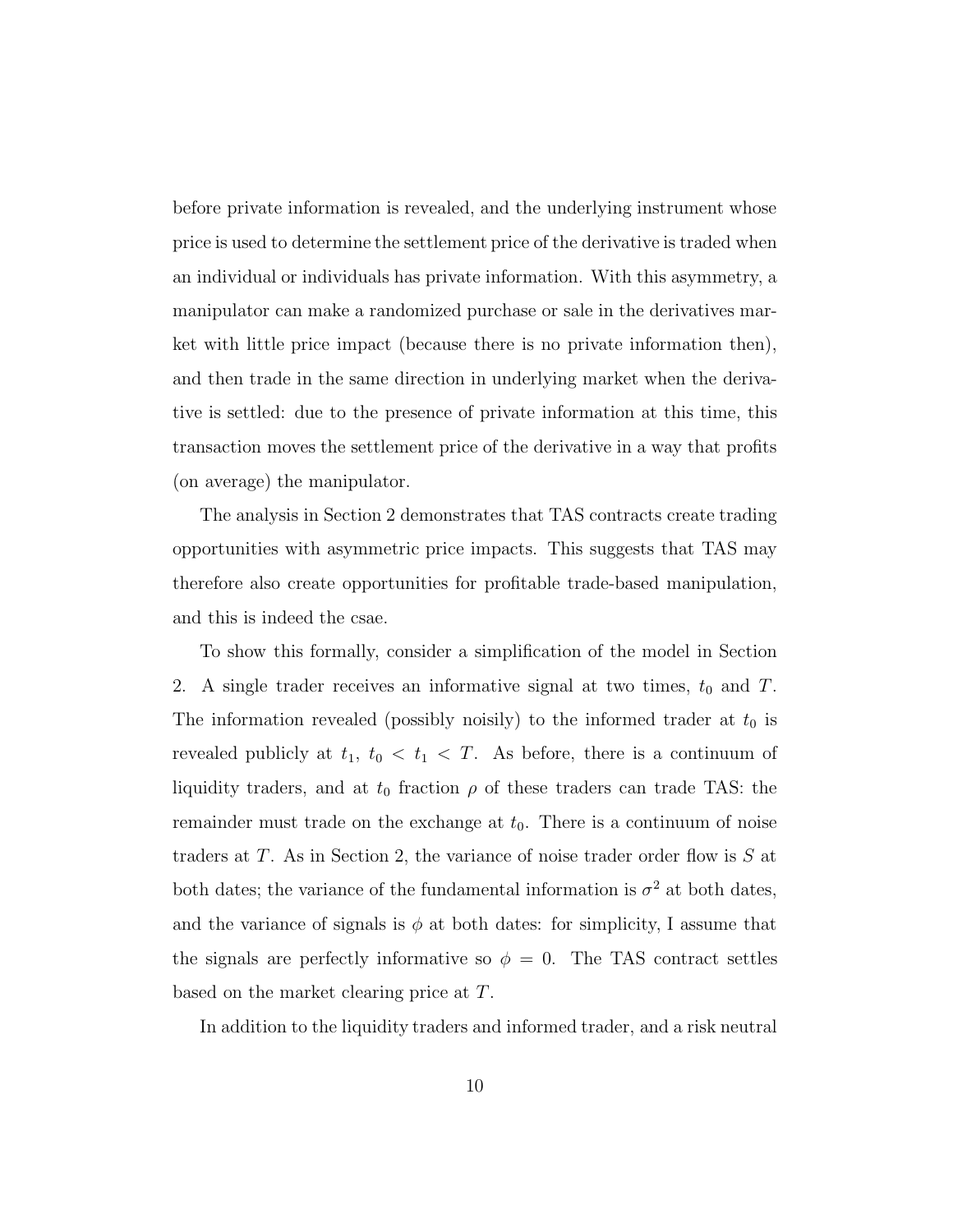market maker, there is a manipulator. As in Kumar-Seppi (1992) this trader is wealth constrained and subject to margin requirements which limits the size of a trade he can make. The manipulator's wealth is  $|W|$ . The market maker knows the distribution of W, which is  $N(0, \sigma_W^2)$ .

Due to the public revelation of  $t_0$  information prior to T, the informed traders do not trade TAS at  $t_0$ . Further, as before, all discretionary liquidity traders utilize the TAS market, meaning that there will be order flow in the TAS market. The manipulator can trade in the TAS market at  $t_0$ , and then trade on the exchange market at  $T$ : trades on the lit market impact the price then, and therefore affect the price the manipulator pays (for purchases) or receives (for sales) on his TAS contracts.

Assume the manipulator trades  $\Delta$  TAS contracts at  $t_0$ . In addition, the net order discretionary liquidity traders in the TAS market is e. Assume the price in the TAS market is  $F(\Delta + e)$ , and that the price in the exchange market at T is  $P_T(x+u+z,\Delta+e)$ , where x is the order submitted by the informed trader;  $u$  is the net order flow of the liquidity traders, and  $z$  is the order the manipulator submits to the exchange at  $T$ . The price is a function of the TAS market order flow because the market maker can use this order flow to make inferences about z.

As in Kumar-Seppi, I consider linear equilibria. At  $T$ , the market maker implements the following pricing rule:

$$
P_T(x + u + z, \Delta + e) = \mu + \tilde{\delta}_{t_0} + \lambda_T [z + u + x - E(z + u + x | \Delta + e)] \tag{12}
$$

Given this pricing rule, the informed trader chooses  $x$  to maximize his profit:

$$
E_{u,z}\left\{x[\tilde{V} - P_T(x+u+z,\Delta+e)]|\tilde{V},\Delta+e\right\}
$$
\n(13)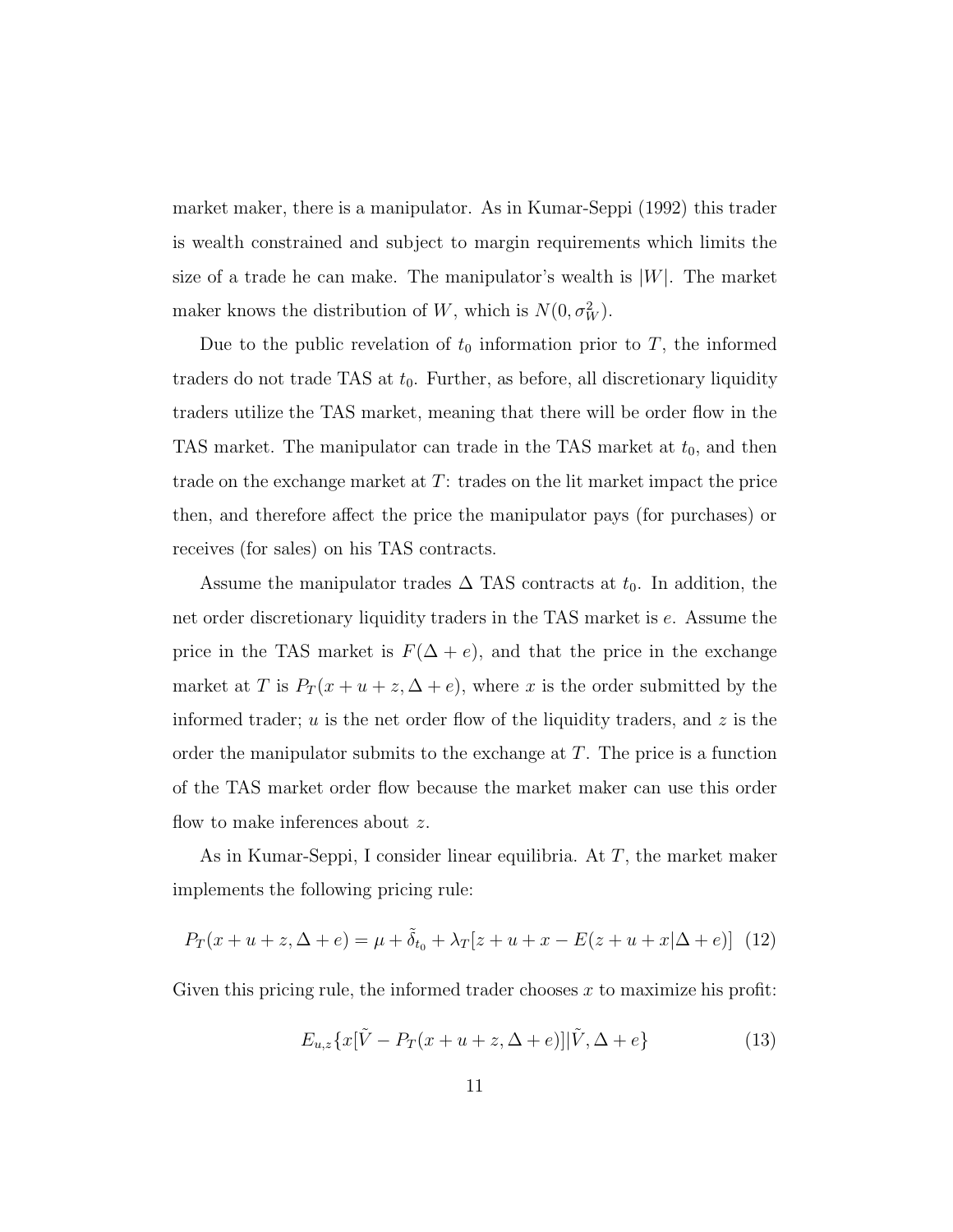Given  $\Delta$  and the pricing rule, the manipulator chooses z to maximize:

$$
E_{x,u}[\tilde{V}(z+\Delta) - P_T(x+u+z,\Delta+e)(z+\Delta)|e] = E_{x,u}[(\tilde{V} - P(x+u+z))(z+\Delta)|e]
$$
\n(14)

This expression is derived as follows. After trading at  $T$ , has a position in the underlying of  $z + \Delta$ , which is worth  $\tilde{V}(z + \Delta)$ . The manipulator pays (receives)  $P(x + u + z)$  for each TAS contract bought (sold), and pays (receives) the same price for each unit bought (sold) on the exchange at  $T$ . The manipulator conditions expectations on the discretionary trader TAS net order flow e because (a) he can infer this from total TAS order flow and his own TAS trade, and (b) as will be seen, the market maker conditions his price at T on TAS net order flow (because it provides information about the nature of time  $T$  order flow).

Given the pricing rule, the first order conditions for the manipulator's problem at  $T$  imply:

$$
z = \frac{-\Delta + E(z|\Delta + e)}{2} \tag{15}
$$

This is similar to the manipulator's choice in Kumar-Seppi, with the exception that the manipulator's trade at T is the opposite sign of the TAS trade at  $t_0$ , whereas in Kumar-Seppi the time T trade is in the same direction as the trade in the cash settled derivative. This difference arises because in Kumar-Seppi the buyer of the cash-settled derivative effectively sells it at T at the settlement price, and hence wants to drive up that price, whereas the buyer of a TAS contract buys at  $P_T$ , and hence wants to drive down that price. The crucial similarity is that in both cases, the manipulator takes into account the fact that the market maker incorprates his forecast of z based on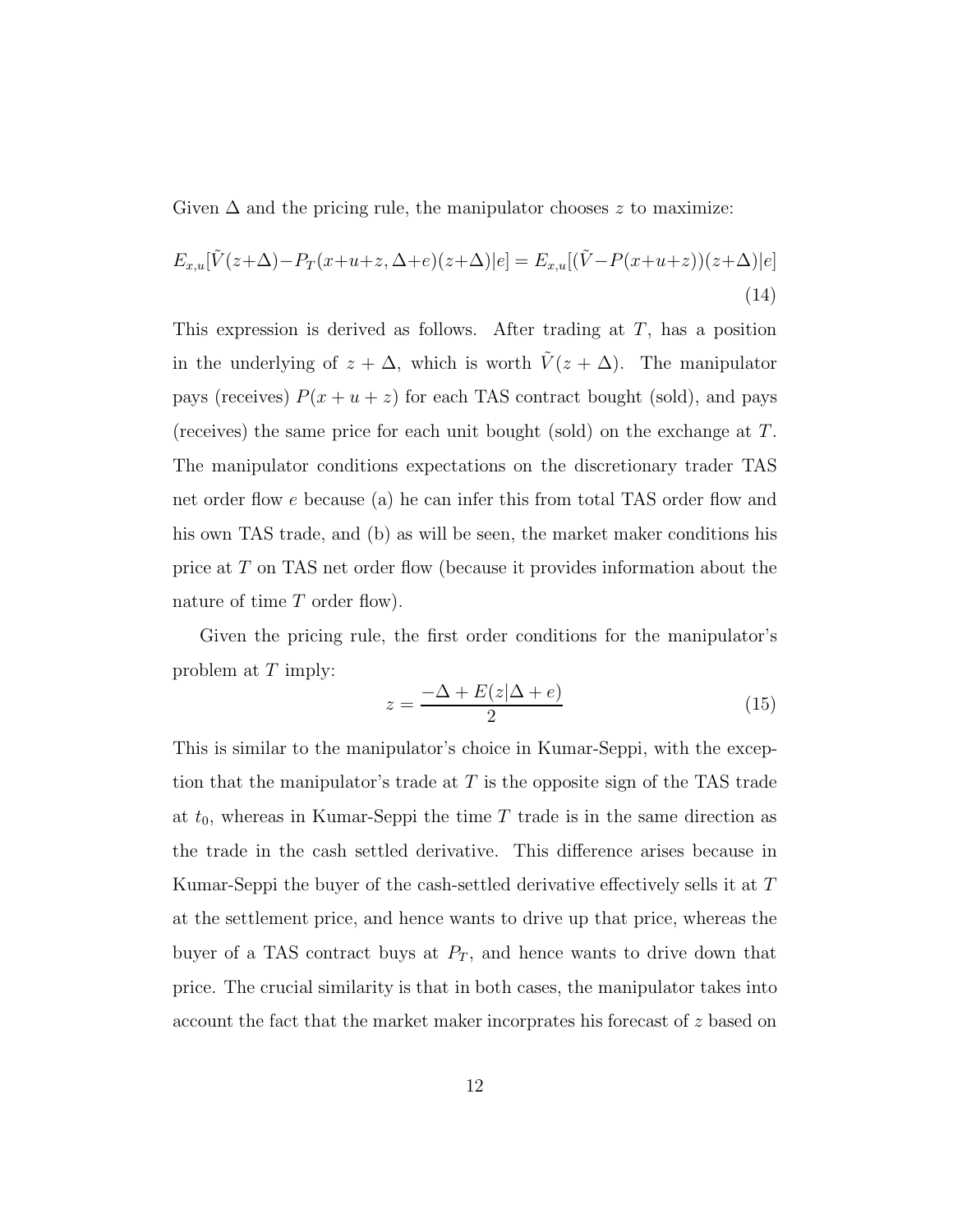order flow in the  $t_0$  market into his pricing function even though it conveys no information about fundamentals.

Adapting the proof in Kumar-Seppi to take into account the difference between (15) and (A4) in their article produces the following equilibrium:<sup>4</sup>

$$
z = \frac{(\kappa - 1)\Delta + \kappa e}{2} \tag{16}
$$

$$
\kappa = \frac{\sigma_W^2}{\sigma_W^2 + \rho S} \tag{17}
$$

$$
\lambda_T = \frac{\sigma}{2[S + \sigma^2(z|\Delta + e)]^{.5}}
$$
\n(18)

$$
\sigma^2(z|\Delta + e) = \frac{\kappa \rho S}{4} \tag{19}
$$

$$
E(z|\Delta + e) = \kappa(\Delta + e)
$$
 (20)

$$
F(\Delta + e) = 0 \tag{21}
$$

Thus, manipulation occurs in equilibrium. Furthermore, a comparison of (18) with (10) (with  $N = 1$  and  $\phi = 0$ ) shows that manipulation increases liquidity in the T exchange market because it adds noise to the order flow then. As a result, (a) informed traders gain, (b)  $T$  liquidity traders gain, (c) the manipulator gains, and (d) the costs of manipulation are borne by the  $t_0$  discretionary traders who trade in the TAS market. The discretionary traders continue to use TAS nonetheless because price impact is still smaller in this market.

When employing this strategy, the manipulator breaks even on the transactions he undertakes during the auction that determines the settlement price at  $T$ . The units bought (sold) during this auction are matched against

<sup>&</sup>lt;sup>4</sup>The equilibrium at  $t_0$  is identical to the one derived in Section 2.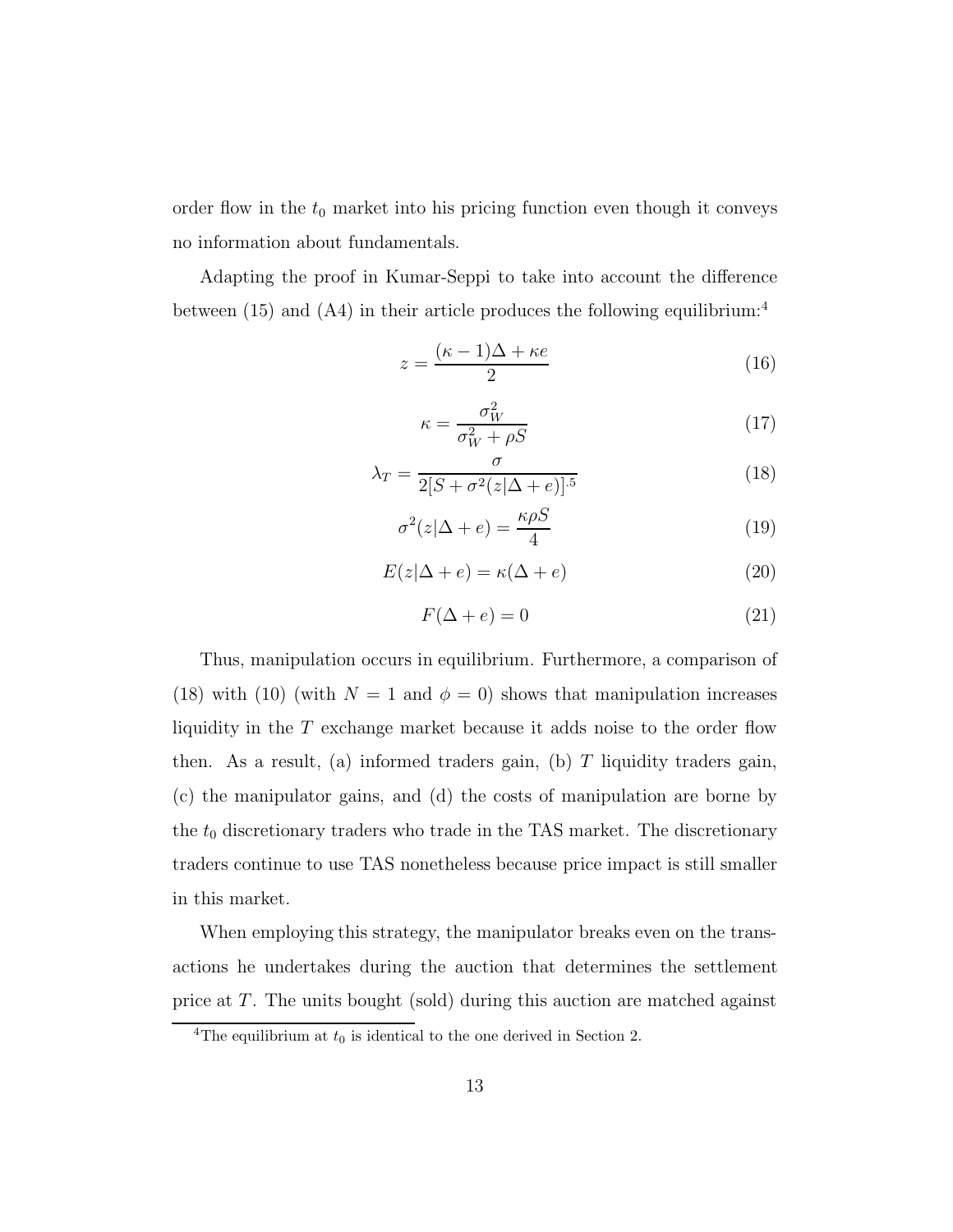an equivalent number of TAS contracts sold (bought) prior to  $T$ : since the price received (paid) at the auction is the same as the paid (recieved) on the matched, the trades at  $T$  are perfectly hedged. The manipulator trades fewer units at the auction than the size of his TAS position, and he makes a profit (on average) on those units: via the TAS, he buys (sells) at price that on average is below (above)  $\tilde{V}$ .

This analysis brings home a basic lesson: order types or trading mechanisms that are designed to be unattractive to informed traders, and which thereby permit some of the uninformed to reduce their trading costs, also create opportunities for manipulation. By design, the price impact of these order types and trading mechanisms (such as TAS) is smaller than in the exchange market because they facilitate self-selection by trader type, which reduces adverse selection. But as noted by Jarrow (1992) such differential price impact can create manipulative opportunities. Manipulative trading is parasitic, and diminishes the value of the segmenting order type/trading mechanism to the clientele that it is intended to serve, but if not deterred, it is an inevitable consequence of the creation of this self-selection mechanism.

Exchanges recognize the potential for manipulation inherent in TAS. For example, CME Rules state:

All market participants are reminded that any trading activity that is intended to disrupt orderly trading or to manipulate or attempt to manipulate a settlement price to benefit a TAS position will subject the member and/or the market participant to disciplinary action for any of a number of rule violations, including, but not limited to: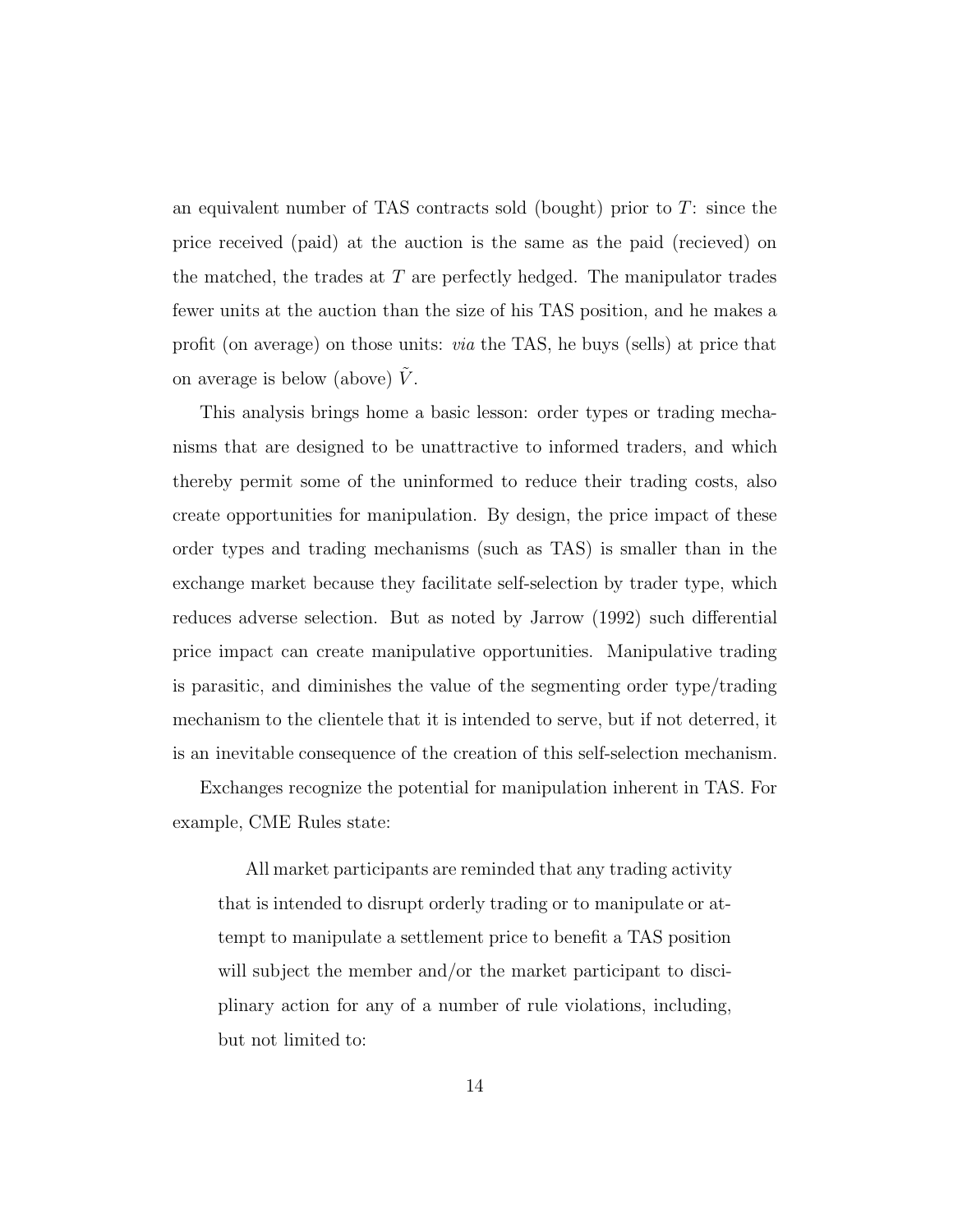- price manipulation or attempted price manipulation
- wash trading
- conduct detrimental to the interest or welfare of the Exchange or conduct which tends to impair the dignity or good name of the Exchange
- engaging in conduct inconsistent with just and equitable principles of trade

Thus, the CME considers the trading strategy analyzed in this section to be manipulative. I now examine a particular alleged TAS manipulation that occurred on CME markets, specifically, the markets for gasoline, heating oil, and crude oil futures.

# 4 A Case Study: The Optiver Case

In July, 2008, the Commodity Futures Trading Commission ("CFTC") filed a complaint against the Dutch trading firm Optiver, alleging that it had manipulated New York Mercantile Exchange ("NYMEX") gasoline, heating oil, and crude oil futures contracts on various dates in March, 2007.<sup>5</sup> The CFTC identified the dates on which these manipulations occurred, and whether Optiver was a buyer or seller on each date. Therefore, this episode provides an informative case study of manipulation facilitated by TAS.

<sup>5</sup>United States Commodity Futures Trading Commission v. Optiver US et al 08 CIV 6560 (S.D.N.Y., 2008). Optiver settled these allegations by paying \$14 million to the CFTC under a consent order entered on April 19, 2012. In addition to the monetary penalty, three Optiver traders were banned from trading commodities for periods ranging from four to eight years. Optiver settled class action litigation relating to the same conduct for \$16.7 million in June, 2015. I was an expert for the Plaintiffs in that ligitation.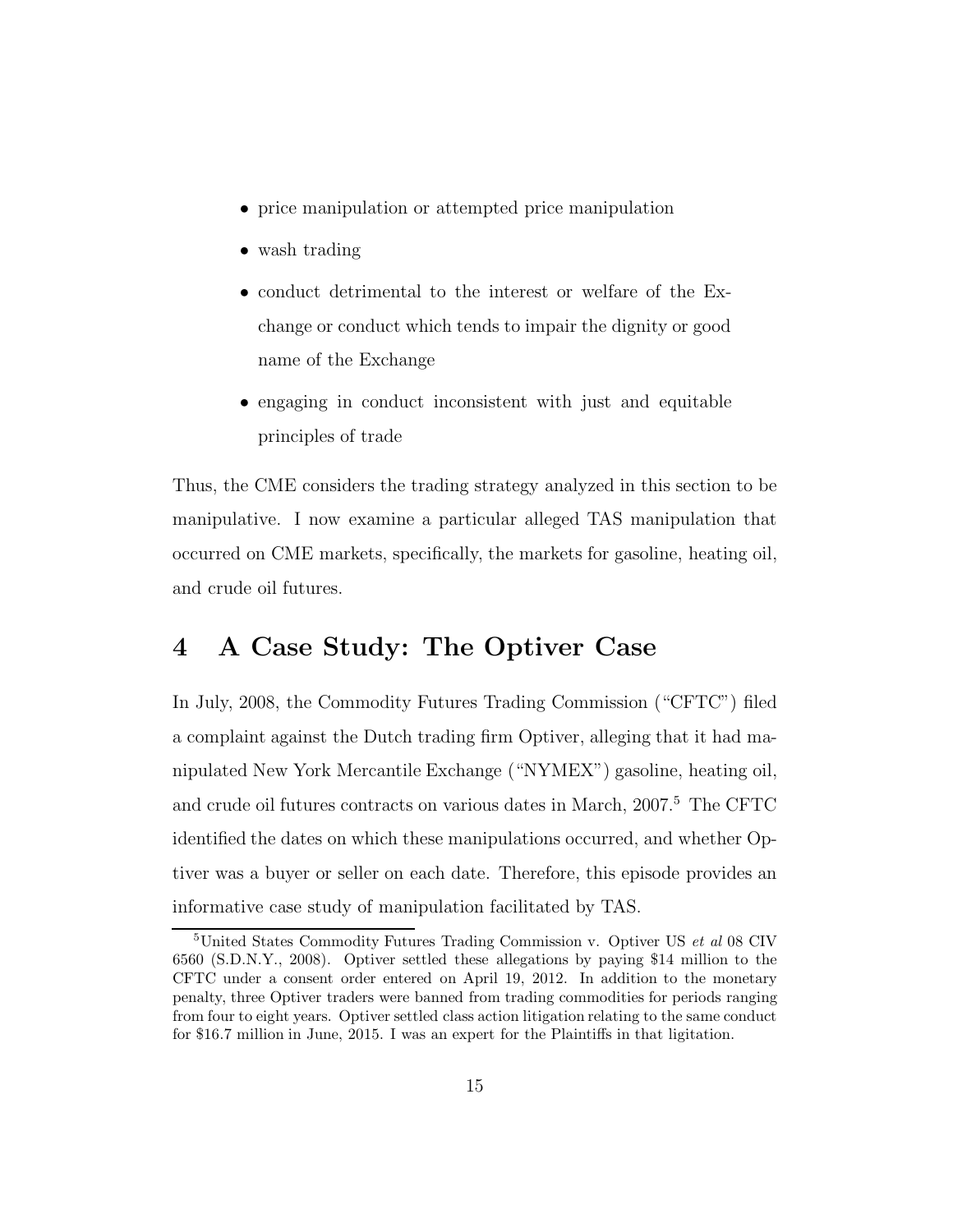The CFTC alleged that Optiver engaged in a strategy to "bully the market." The trader devised a computer program that it called The Hammer that it used to implement this strategy.

The strategy was broadly similar to that modeled in Section 3 above. NYMEX offers a TAS order type on its Globex system. The buyer (seller) pays (receive) the official settlement price, and receives a long (short) position in the underlying futures contract. The settlement price equals to the volume weighted average price ("VWAP") during the last two minutes of trading (2:28:00 to 2:29:59) on the Globex system, plus or minus a differential (of up to ten ticks) negotiated between the buyer and seller at the initiation of the TAS trade. TAS trading occurs on the Globex trading system, and begins at 6:00PM on the day prior to the relevant settlement date, and ends at 2:30PM on the settlement date.

Early in the trading day, Optiver established a position in the TAS market (a buy of April 2007 gasoline futures TAS, say) by submitting limit orders. One of the features of The Hammer was an algorithm intended to optimize Optiver's TAS order submission strategy in order to increase the likelihood that these orders would be executed. Optiver would usually accumulate the bulk of its TAS position during the morning of the settlement day. If it obtained a sufficiently large TAS position, starting about 2:25 (three minutes prior to the beginning of the settlement window) Optiver began to trade heavily in the underlying (e.g., April 2007 gasoline futures) in the opposite direction as its TAS position through market orders. Optiver's volume during the 2:25-2:30 period was roughly equal to the size of the TAS position it had accumulated. Optiver traded so that approximately 25 percent of its volume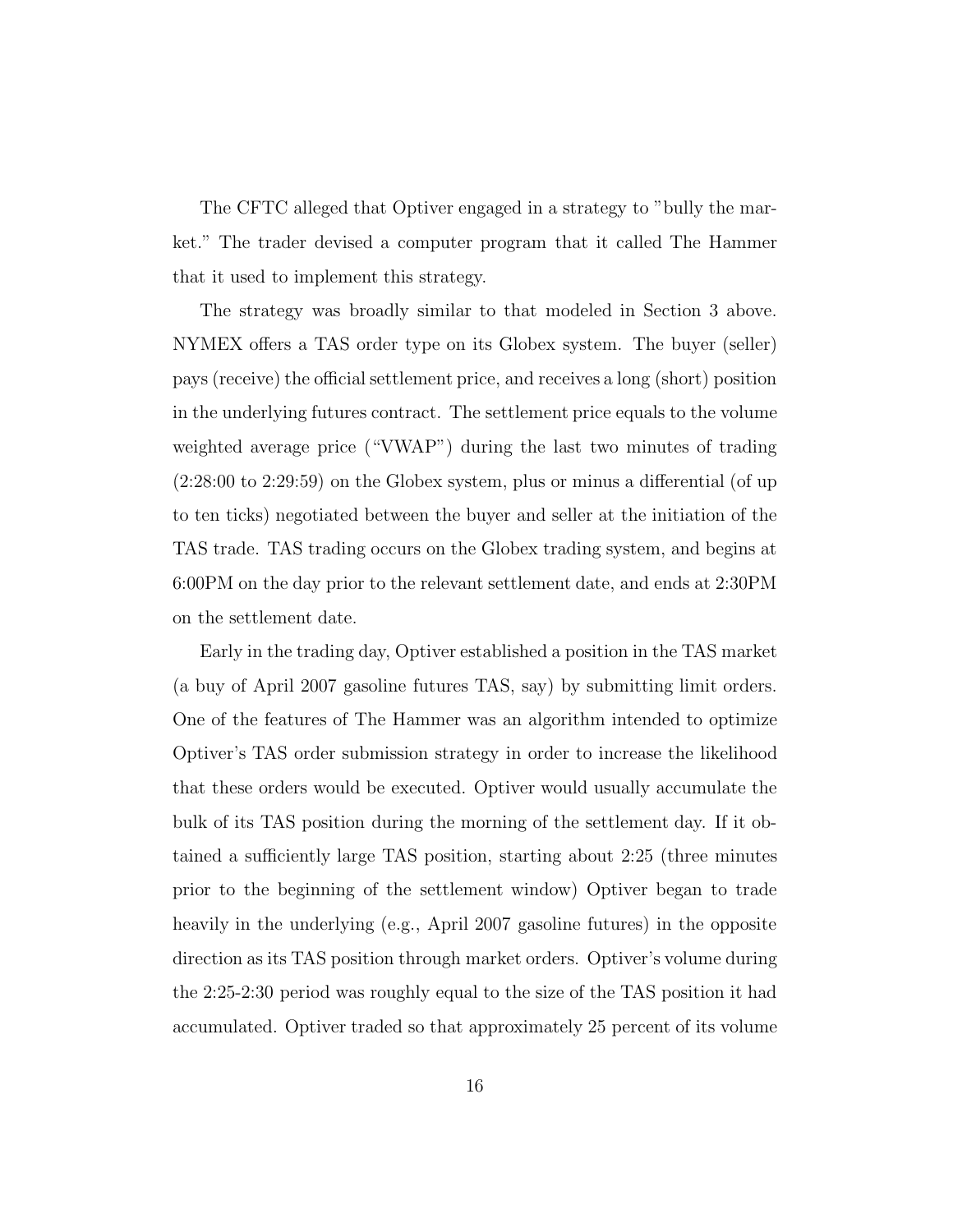was executed from 2:25-2:27:59, and the remainder during the settlement period. It intended that its volume during the 2:28-2:29:59 settlement window would represent such a large fraction of total volume during this period that its average execution price during this period would approximately equal the VWAP, and thus the settlement price.

In broad strokes, Optiver's strategy was similar to that derived in the model in Section 3. The firm established a large TAS position well prior to settlement, and traded in large volume in the auction market during the settlement period. Moreover, the volume traded during the settlement period was a fraction of the size of the TAS position Optiver accumulated prior to the auction.

The differences between the model of Section 3 and Optiver's strategy reflect simplifications to make the model more tractable and transparent.

First, unlike in the model, there was no single closing call auction on NYMEX to determine the settlement price: instead, the settlement price was the average of prices over a two-minute interval in a continuous auction. However, Optiver's strategy was tailored to try to replicate a feature of the model, namely the fact that futures trades during the settlement period were hedged by a portion of the TAS position.

Second, in the actual market it was of course not the case that the "true" value of the underlying was revealed after the closing auction, so that Optiver's expected profit was not based on the difference between this true value and the settlement price. Instead, Optiver's profit was determined by the difference between the price on its futures trades during the 2:25-2:27:59 presettlement period, and the final settlement price. In the case when Optiver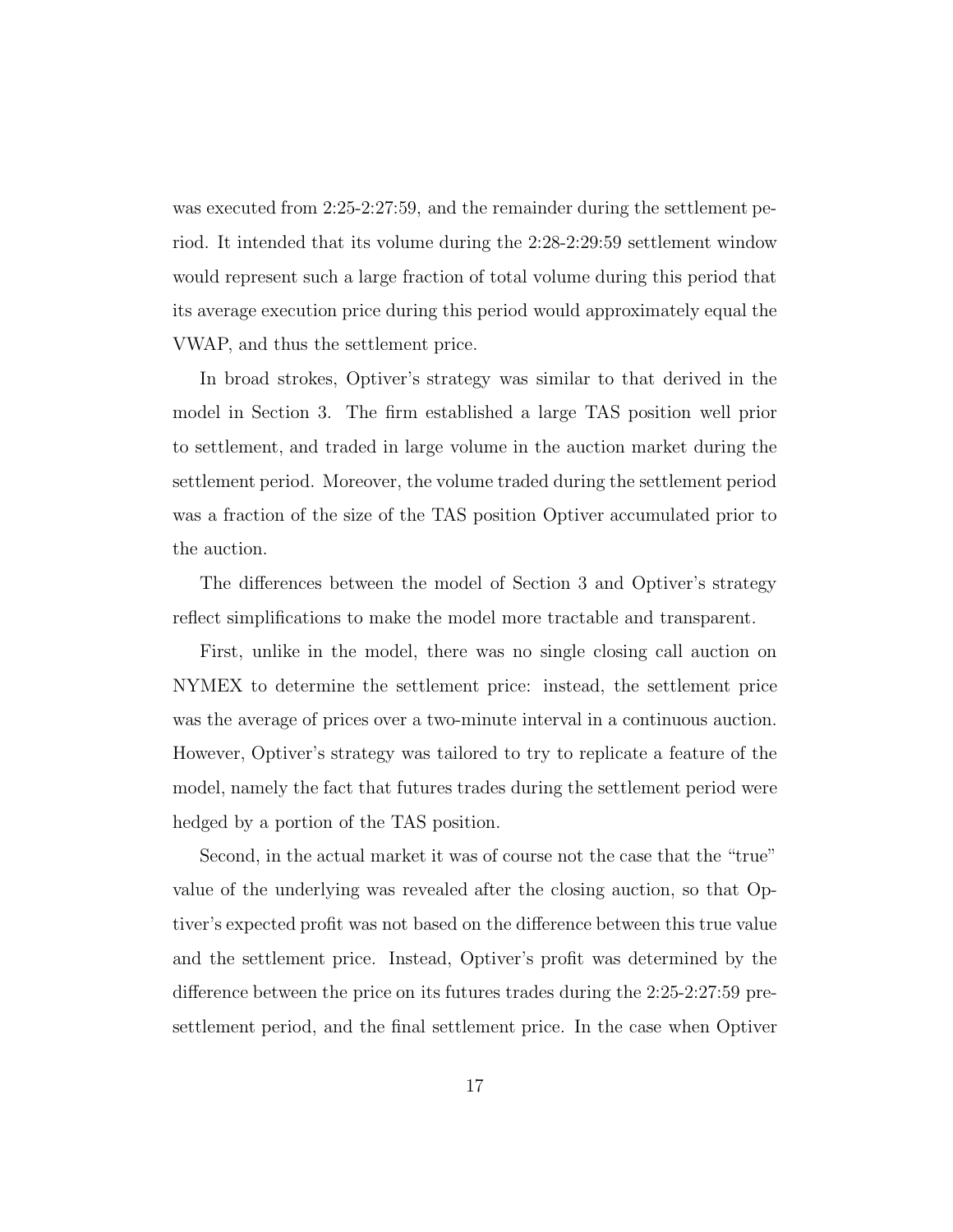was selling futures because it had bought TAS, it anticipated that although its sales during the pre-settlement period would drive down prices, its sales during the settlement window would drive down prices further, and cause the settlement price to be less than its average transaction price during the pre-settlement period.

A tedious yet straightforward modification of the model of Section 3 can accommodate this. Specifically, the model can be modified by adding a trading period  $T^- < T$ . In the most straightforward modification, the manipulator chooses to trade  $z^-$  units at  $T^-$ , and then is constrained to trade  $-\Delta - z^-$  at T: that is, its position after the close of trading at T must be flat. Optiver in fact did this, and it can be rationalized as reflecting the manipulator's aversion to the risk of carrying an open position overnight (as is the case for most market making firms, like Optiver). This simplifies the analysis by reducing the number of choice variables (to  $\Delta$  and  $z^-$ ).

The main complication arising from this modification is that the manipulator's trading at  $T^-$  reveals information about the time-T trade  $-\Delta - z^$ that the market maker can use to adjust his pricing function. Although this complication makes the analysis more involved, the same basic result follows: manipulation is profitable.

An evaluation of price movements on the days that the CFTC alleges that Optiver demonstrates that its trading often did move prices by a substantial amount in the direction of its end-of-day trading. Figure 1 depicts the second-by-second average of the bid-ask midpoint in NYMEX May gasoline ("RBOB") futures on the nine days the CFTC alleged it "bullied" this market. The figure starts at 2:20:00, and continues through 2:45:59: trad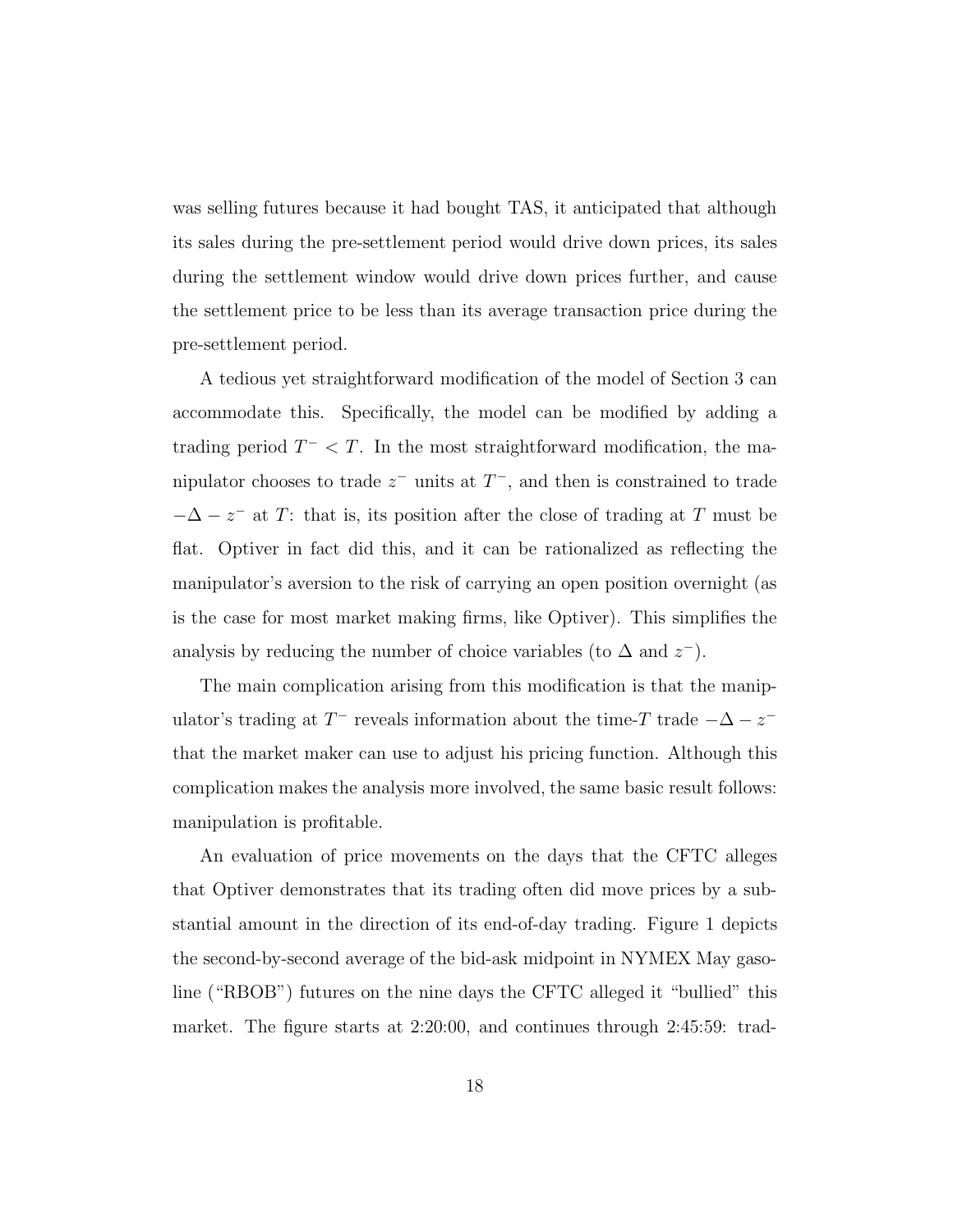ing continued on Globex even after the settlement window ended. Figure 2 depicts the bid-ask midpoints by second for May heating oil futures on the four alleged manipulation dates for that contract. Figure 3 presents the bid-ask midpoints by second for May crude oil futures on the five alleged manipulation dates.

These figures demonstrate several points. First, prices moved in the direction of Optiver's futures trading (and hence in the opposite direction of its TAS trading) on most of the alleged manipulation days. The formal model implies that since net order flows from other traders (informed traders and liquidity traders) (a) is sometimes opposite the manipulator's, and (b) can be larger in absolute value than the manipulator's, there will be days on which prices move in the opposite direction of the manipulator's trading. According to the model, the manipulator makes money on average across manipulative attempts, not on each attempt.

Second, the price movements are largely permanent.<sup>6</sup> This conforms with the model's prediction. The manipulator's trade in the settlement period auction cannot be distinguished from those of noise traders or informed traders. Moreover, since trades have a price impact only because of the presence of informed traders who cause adverse selection, and since information has permanent price impacts, the manipulative trades have a permanent price impact.

<sup>&</sup>lt;sup>6</sup>In the microstructure literature, the "permanent" price impact of a trade is typically measured by looking at the change in the bid-ask midpoint from the time of a trade, to some period thereafter. Depending on the study, the ending price may be measured one, two, five, ten or even thirty minutes after the trade in question. The graphs measure the price change 15 minutes after the end of Optiver's trading, and hence the 2:45 price is a measure of the permanent price impact, according to the literature.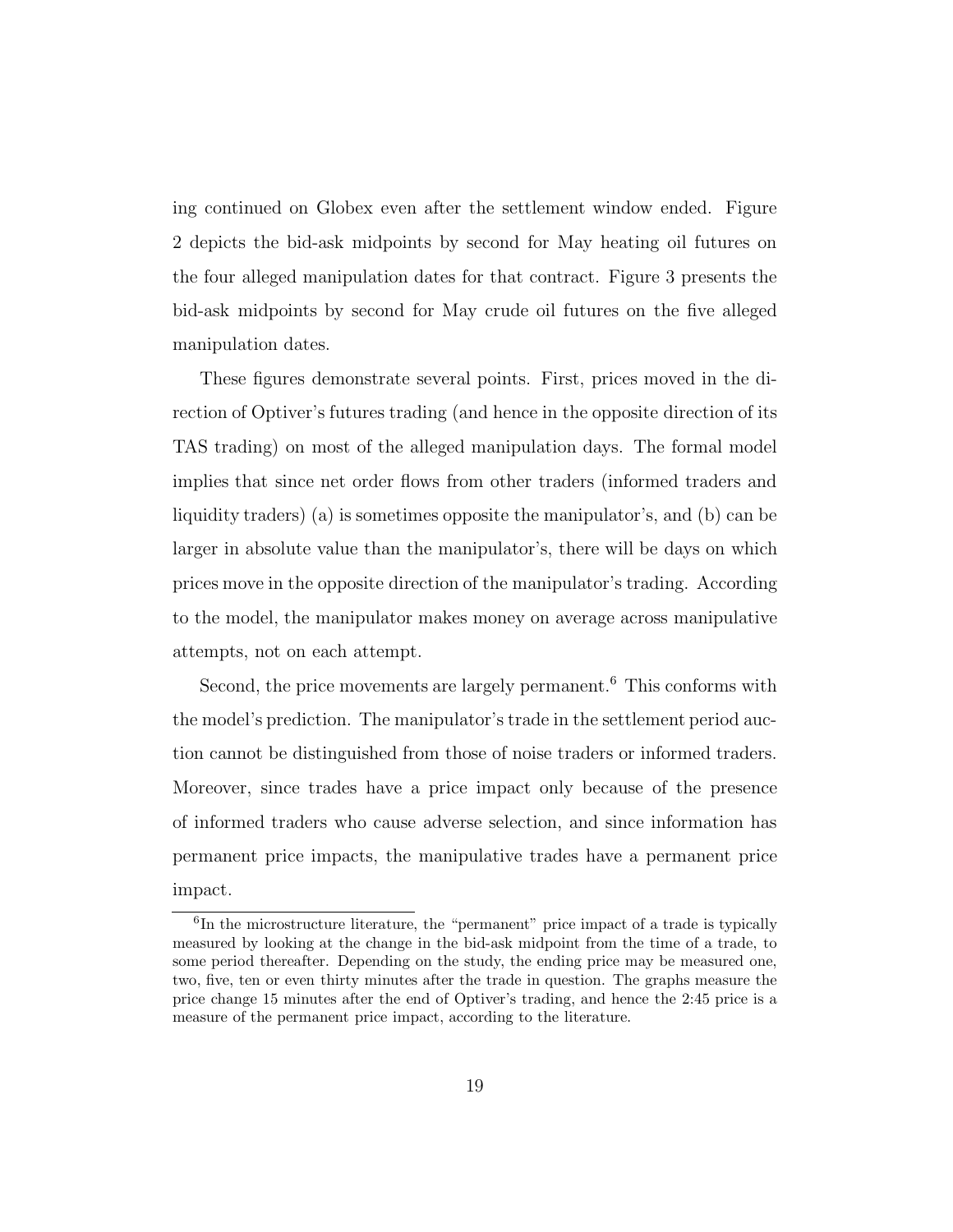The fact that the manipulator's trades cannot be distinguished from informed trades has other implications that are borne out in the Optiver case. Specifically, information that is relevant for the price of one futures maturity (e.g., April crude oil) is relevant for the price of prices for other maturities. Thus, trades in one futures maturity impact the prices of other maturities. And indeed, in March, 2007, Optiver's trades in the front month futures contracts resulted in price movements similar to those observed in Figures 1-3, with the magnitude of these impacts generally declining with maturity (as predicted by the theory of storage–see Pirrong, 2011).

Moreover, in the case of crude oil and refined product futures, information that is relevant for one (e.g., crude oil) can be relevant for the others. And indeed this was the case in March, 2007.

These points can be demonstrated in a regression framework. I have obtained data on Optiver's trading in the front month (April) gasoline, heating oil, and crude oil futures during the 2:25-2:30 period for each day in March, 2007. Furthermore, based on transaction data and bid-ask data from NYMEX, using a tick test I have estimated net aggressive order flow for the 2:25-2:45 time interval: I subtracted Optiver's net orders from this net aggressive order flow to determine net order flow from traders other than Optiver. I then estimate regressions of the following form:

$$
\Delta F_{imt} = \alpha_i + \sum_{j=1}^{3} \beta_{jm} Q_{jt} + \sum_{j=1}^{3} \gamma_{jm} I_{jt} + \epsilon_{it}
$$
\n(22)

In this expression,  $\Delta F_{it}$  is the change in maturity m futures price i from 2:25-2:45 on day  $t$ . Index  $i$  equals 1 for gasoline futures, 2 for heating oil futures, and 3 for crude oil futures. I examine four different maturities m: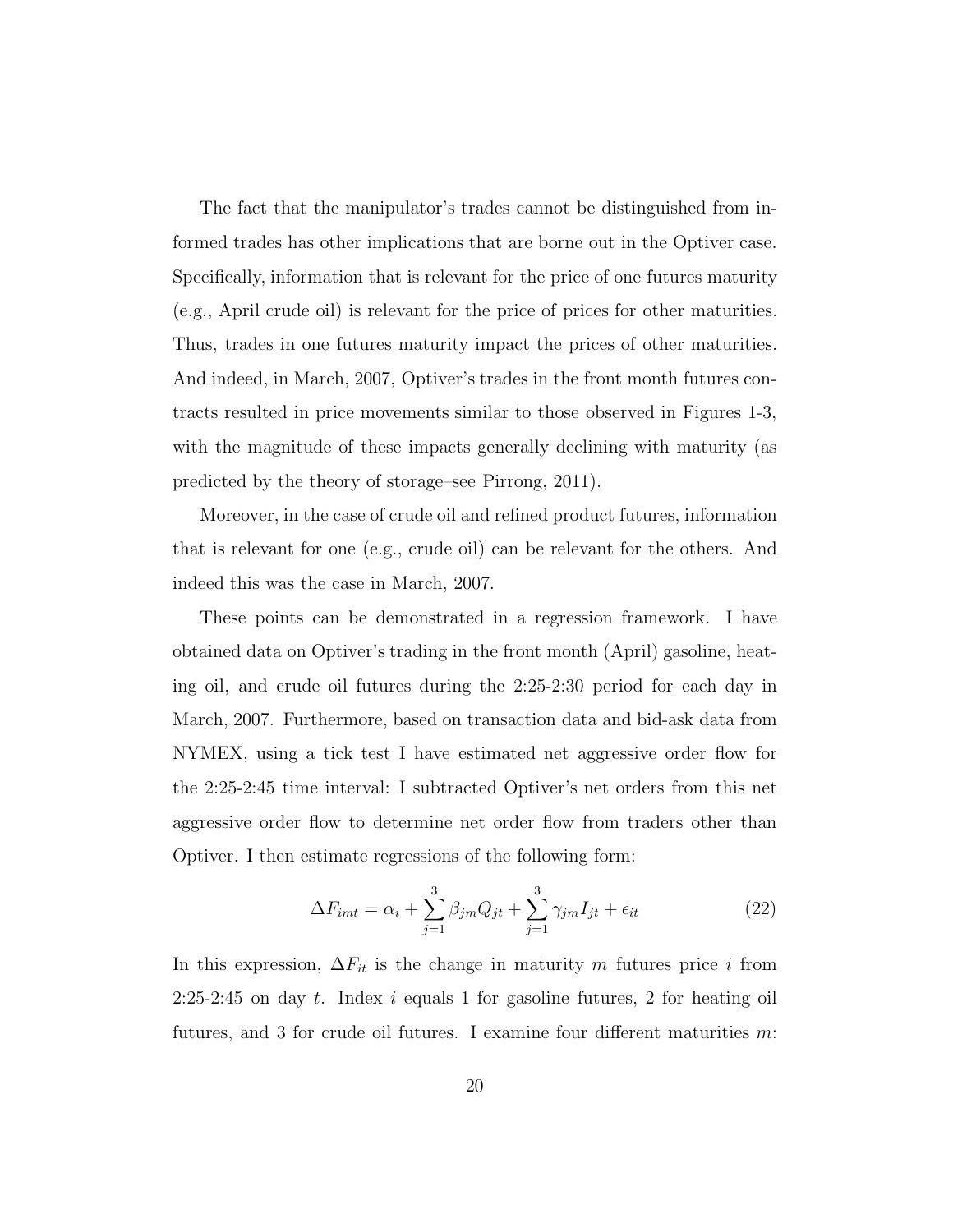April, May, June, and July The variable  $Q_{jt}$  is Optiver's net order in futures contract j: days on which Optiver did not trade are included in the sample, so the values of  $Q_{jt}$  are equal to zero for these days. The variable  $I_{jt}$  is the net non-Optiver aggressive order flow for the front month of futures contract  $j$  on day t. Note that the regression coefficients are indexed by  $m$ , meaning that price impacts of trading in April futures contracts can differ across maturities and contracts.

The results of this analysis are presented in Table 1. The number of coefficients is large, so the table presents only the coefficients on Optiver's trading. The results are readily summarized. First, Optiver's trades in the front month of a given contract (e.g., gasoline) are associated with permanent movements in the prices of at least the first four maturities of that contract in the direction of the trade, i.e., buys (sells) are associated with higher (lower prices). Second, Optiver's trades in front month gasoline futures are associated with permanent price movements in the direction of the trade in each of the first four maturity heating oil futures contracts, and Optiver's trades in front month heating oil futures are associated with permanent price movements in the direction of the trade in each of the first four maturity gasoline futures contracts. The coefficients on Optiver's trades in a given commodity (e.g., gasoline) in the regression using the price change of that commodity are all significant at the one percent level. Coefficients on Optiver's trades in gasoline (heating oil) in the heating oil (gasoline) regressions are all significant at the 10 percent level, and sometimes significant at the 1 percent level.<sup>7</sup>

<sup>&</sup>lt;sup>7</sup>The signs of the coefficients on net aggressive order flow are typically of the right sign,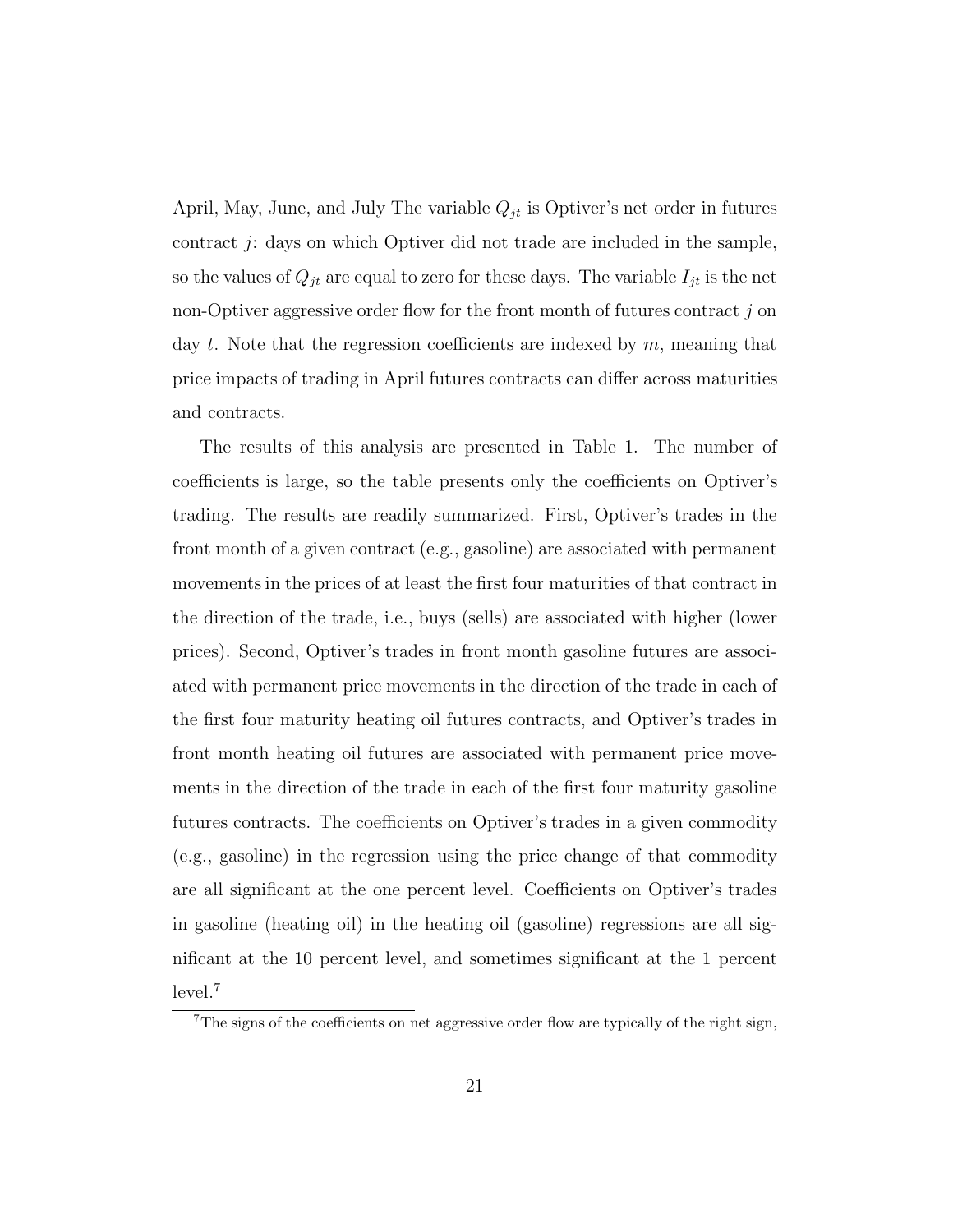It should also be noted that Optiver's trades from 2:25-2:30 were almost perfectly negatively correlated with the size of its TAS position, and that the coefficients of regressions of its trades during this period against its TAS position are statistically indistinguishable from -1.00 for heating oil and crude oil. The coefficient for gasoline, -.88, is statistically different from -1.00 at the 1 percent level.

Overall, these results demonstrate that Optiver's actions in March, 2007, and the effects of those actions, are consistent with the theory of TAS manipulation. The firm accumulated large TAS positions, and then traded in the opposite direction of those positions shortly before and during the settlement period. On average, these trades caused the price of the future to move in the direction of the trade: indeed, as expected given the informational linkages between different maturities, and between related commodities, trades in one maturity of one commodity often affected other maturities and commodities. Moreover, these impacts were permanent.

#### 5 Crossing Networks and Other Dark Pools

Dark pools are a ubiquitous part of the equity trading landscape. There are many different types of dark pools that employ different pricing models. Some are dark pools are essentially auction markets that allow the entry of priced orders, and may or may not include a market maker (usually the broker-dealer who operates the platform). Some dark pools are crossing networks ("CN") that cross offsetting orders at a price derived from another market. Even here there is diversity. Some cross contra orders continuously,

but not always, and are not statistically significant.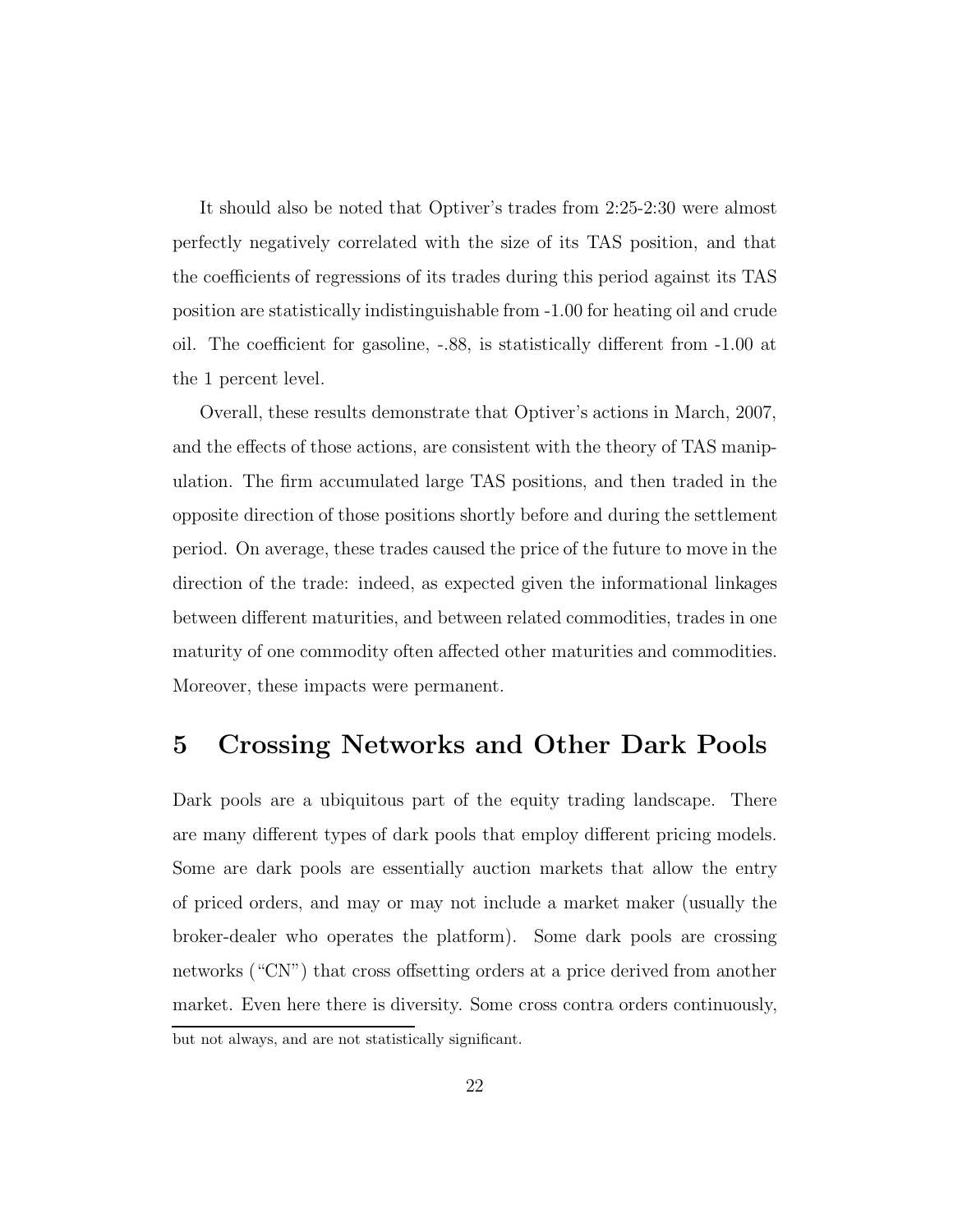usually at the bid-ask midpoint derived from exchanges. Others cross orders periodically, and use a price from an exchange market from some time after the cross. For example, POSIT uses the average of the bid and offer from seven minutes after the cross. Instinet Last Daily Cross and Barclays Internal CN utilize the official closing price of the stock.<sup>8</sup>

This last type of dark pool bears the closest similarity to the models of Sections 2 and 3, and these models can be modified to demonstrate that this type of dark pool serves the same economic function as TAS, and is subject to the same kind of manipulation. The main modification is necessitated by the execution risk in CNs. (See Zhu, 2014 for an issue of execution risk in dark pools.) That is, if the number of buy orders in the cross is greater than (less than) the number of sell orders, only a fraction of the buy orders (sell orders) will be executed. Thus, in contrast to the TAS market, and the model of the TAS market presented above, there is no market maker to absorb order imbalances in the CN.

The fraction of an order submitted to a CN that is executed depends on the allocation rule. A common allocation rule is pro rata. For simplicity, I will assume that rule is employed: the analysis is easily modified to incorporate alternative rules, including those that give priority to volume.

Consider the modeling framework of Section 2, with a CN replacing the TAS market: for now, there are no manipulators. To take into account the possibility of incomplete order fills in the CN, I assume that all unmatched orders are submitted to the exchange for execution at the market price at  $T^{\dagger} \geq T$ : the orders not matched in the CN are therefore subject to adverse

<sup>8</sup>See Degryse, Van Achter, and Wuyts (2006) for a description of crossing networks.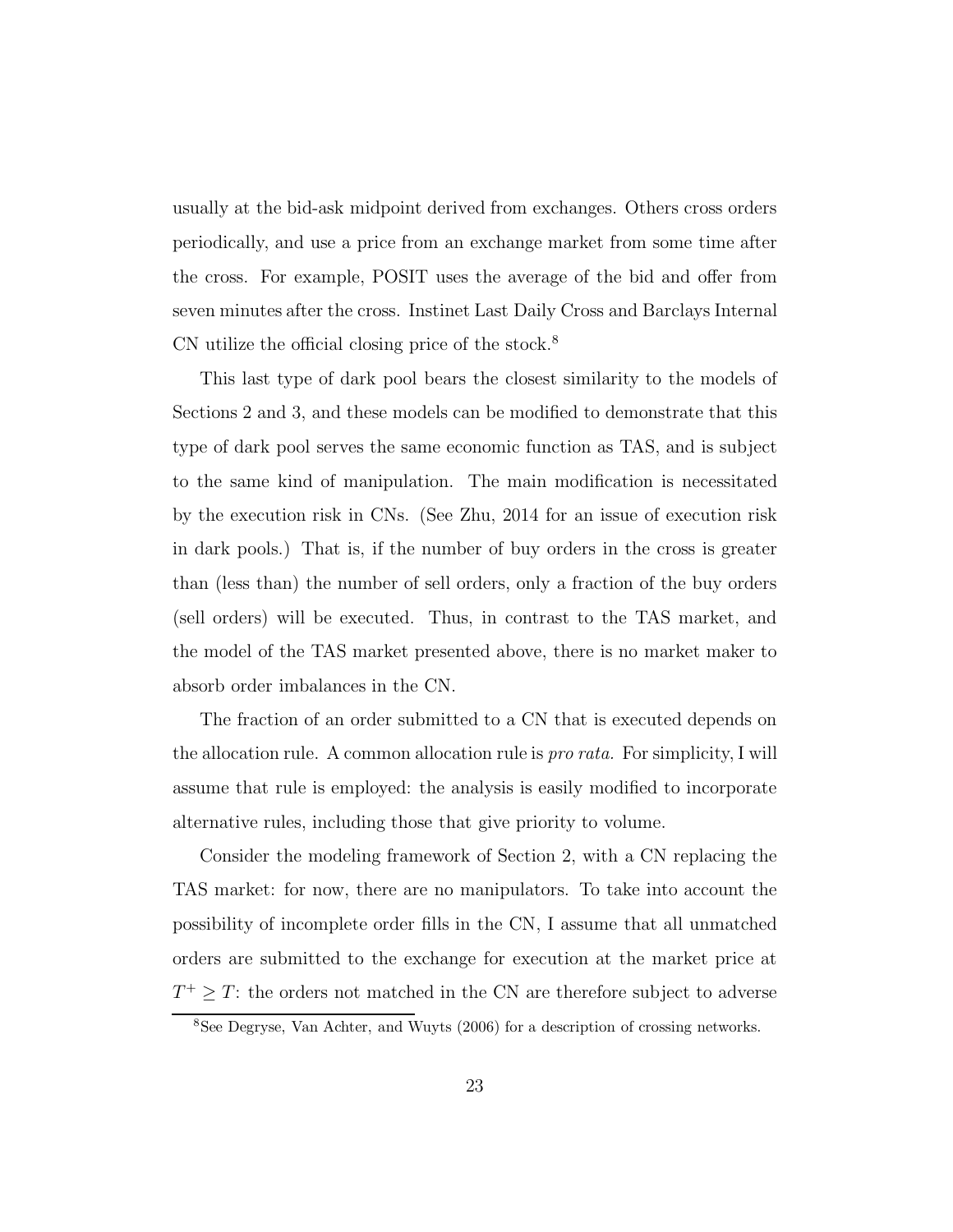selection.<sup>9</sup> Further, I assume that the orders are matched in the CN at the market clearing price at T.

In that framework, discretionary uninformed traders prefer to submit orders to the CN even though there is a probability that less than 100 percent of their order will be crossed. The intuition is straightforward: the discretionary uninformed incur liquidity (price impact) costs on all orders executed on the exchange at  $T$ . Conversely, they incur no liquidity/price impact cost on orders matched on the CN. Therefore, discretionary liquidity trader  $j$ wants to maximize the fraction of his order  $Y_j$  that is executed on the CN. He does so by submitting his entire order there. This is true for all  $j$ . As before, in the framework of Section 2, where private information is short-lived because it is revealed publicly prior to  $T$  or because of competition between informed traders, the informed shun the CN.

This implies that the CN serves the same function as TAS orders. It screens out informed traders, thereby reducing the exposure of a subset of uninformed traders to adverse selection.

And as in the TAS model, the existence of this pool of uninformed orders that incur no liquidity cost creates the asymmetric price response necessary for a manipulative strategy to work. To incorporate the lack of a market maker, and hence the possibility that some orders submitted to the CN will not be executed, the model must be modified slightly. Specifically, it is insufficient to specify a distribution of net discretionary uninformed order flow. Instead, it is necessary to specify a distribution for total uninformed buy

<sup>&</sup>lt;sup>9</sup>In the manipulation model discussed below, the analysis is somewhat simpler if  $T^+$  > T. In the model without manipulation, the primary conclusion is readily demonstrated if  $T^+ = T$ .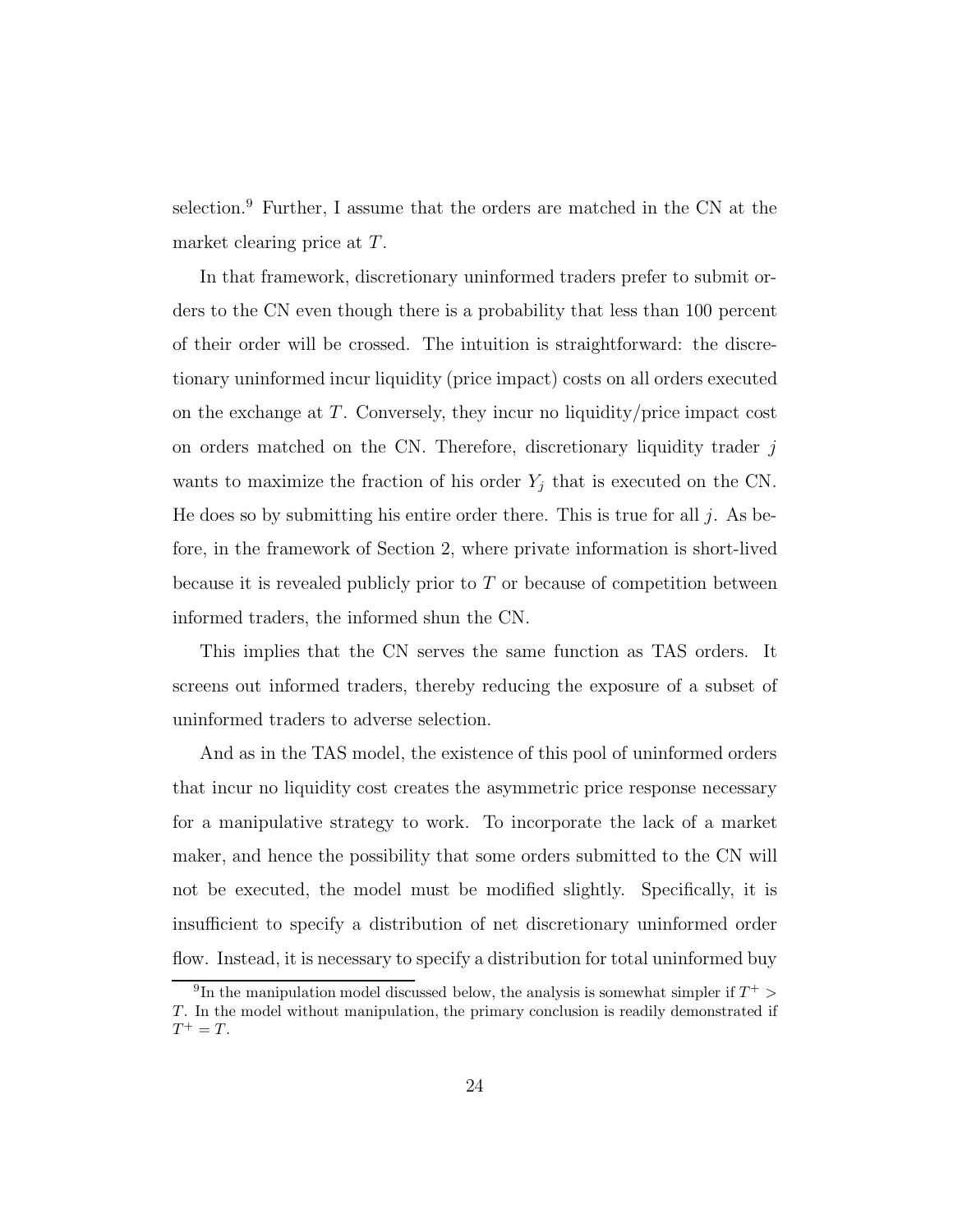orders and a distribution for total uninformed sell orders. These distributions must have positive support, such as a rectified Gaussian, inverse Gaussian, or lognormal. Denote the distribution for the discretionary sell orders  $g_s(y_s)$ and a distribution of discretionary buy orders  $g_b(y_b)$ .

Assume the manipulator submits an order  $\Delta > 0$  to the CN: a symmetric analysis holds for a sell order. Under a pro rata rationing rule, the number of the manipulator's units that are matched is:

$$
\alpha(y_s, y_b, \Delta)\Delta = \min[\Delta, \frac{\Delta y_s}{\Delta + y_b}] = \Delta \min[1, \frac{y_s}{\Delta + y_b}]
$$
\n(23)

Therefore, the fraction of the order executed is:

$$
\alpha(y_s, y_b, \Delta) = \min[1, \frac{y_s}{\Delta + y_b}] \tag{24}
$$

Consider the manipulator's decision at  $T$ , when the crossing price is determined at the exchange auction. Assume that the market maker on the exchange chooses a linear pricing rule. This pricing rule reflects the dark nature of the crossing network: the exchange market maker cannot condition on the order flow in the CN. Therefore:

$$
P_T^{CN}(x+u+z) = P_{t_0} + \lambda_T^{CN}(x+u+z)
$$
\n(25)

where as before x is the informed trader's order;  $u$  is the net non-discretionary liquidity order flow; and z is the manipulator's order at  $T$ .<sup>10</sup> Note that due to the darkness of the CN, the market maker cannot condition his pricing rule on the order flow in the CN.

<sup>10</sup>This version of the model assumes that the unmatched discretionary liquidity trader order flow is executed on the exchange at  $T^+ > T$ . All of the conclusions hold when the liquidity orders that are not matched in the CN are executed at T.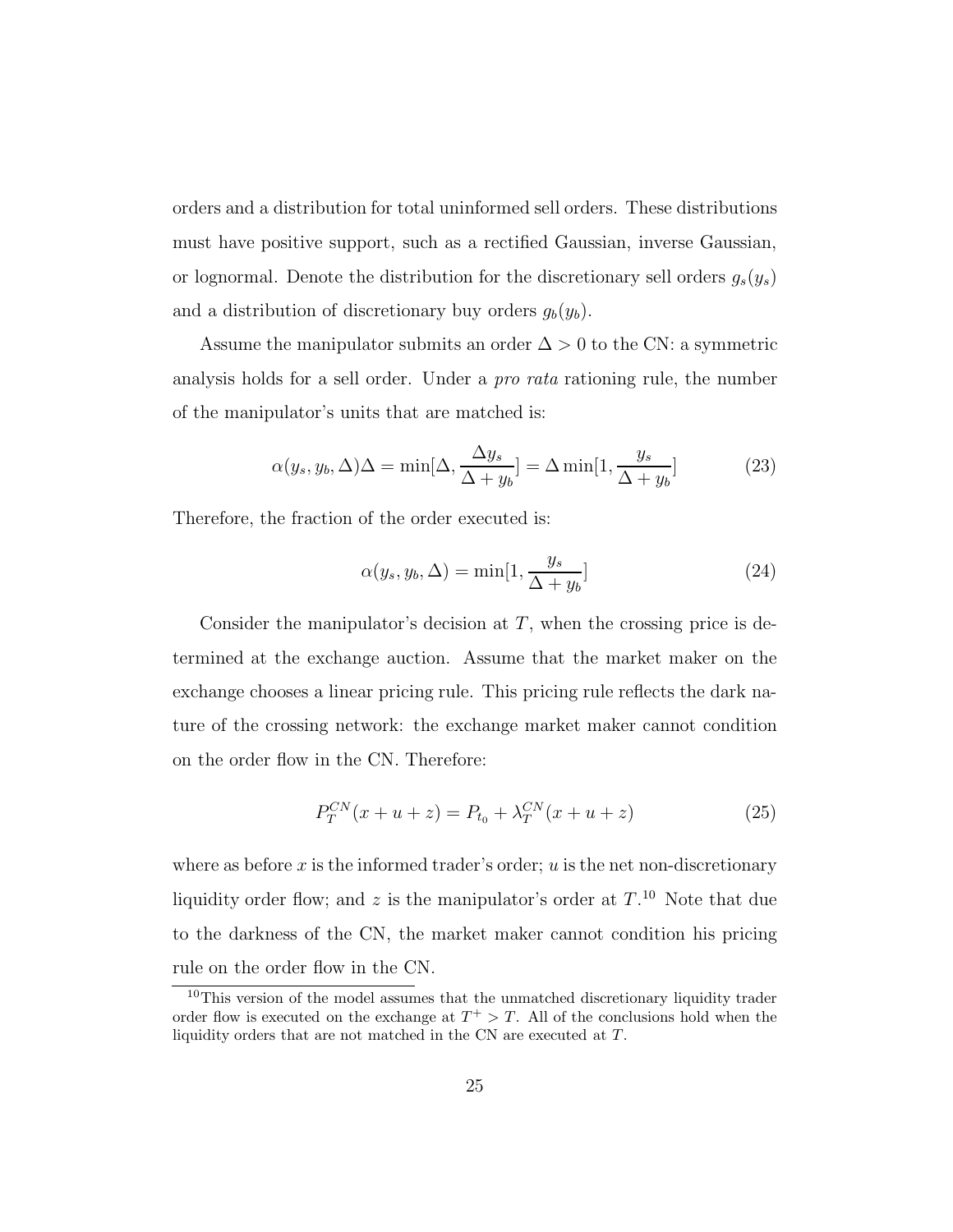The informed trader's decision is, as usual:

$$
x = \frac{V - P_{t_0}}{2\lambda_T^{CN}}\tag{26}
$$

Given  $\Delta$ , the manipulator maximizes:

$$
E_{V,u,y_b,y_s}[(V - P_T^{CN})(\alpha(y_b, y_s, \Delta)\Delta + z)] \tag{27}
$$

This simplifies to:

$$
-\lambda_T^{CN} E_{y_b, y_s} [z^2 + z\alpha(y_b, y_s, \Delta)\Delta]
$$
\n(28)

The relevant first order condition is:

$$
z = \frac{-\Delta E_{y_b, y_s} \alpha(y_b, y_s, \Delta)}{2} \tag{29}
$$

This is similar to the manipulator's choice in the TAS setting, with the exceptions that (a)  $\Delta$  is multiplied by the expected fraction of the manipulator's CN order that is matched, and (b) the manipulator takes into account the expected discretionary order flow that is executed on the exchange because of incomplete matching. This latter factor is irrelevant in the TAS case, because all discretionary order flow is executed in the TAS market. Furthermore, the expectation depends on  $\Delta$ , because the manipulator's order affects the cross.

Note that z depends on the execution fraction  $\alpha$ . Since this fraction depends on the rationing rule, the intensity of manipulative trading (given ∆) will as well. Rationing rules that give priority to volume result in a larger  $\alpha$  than the *pro rata* rule, and therefore induce more aggressive manipulative trading on the exchange when the crossing price is determined.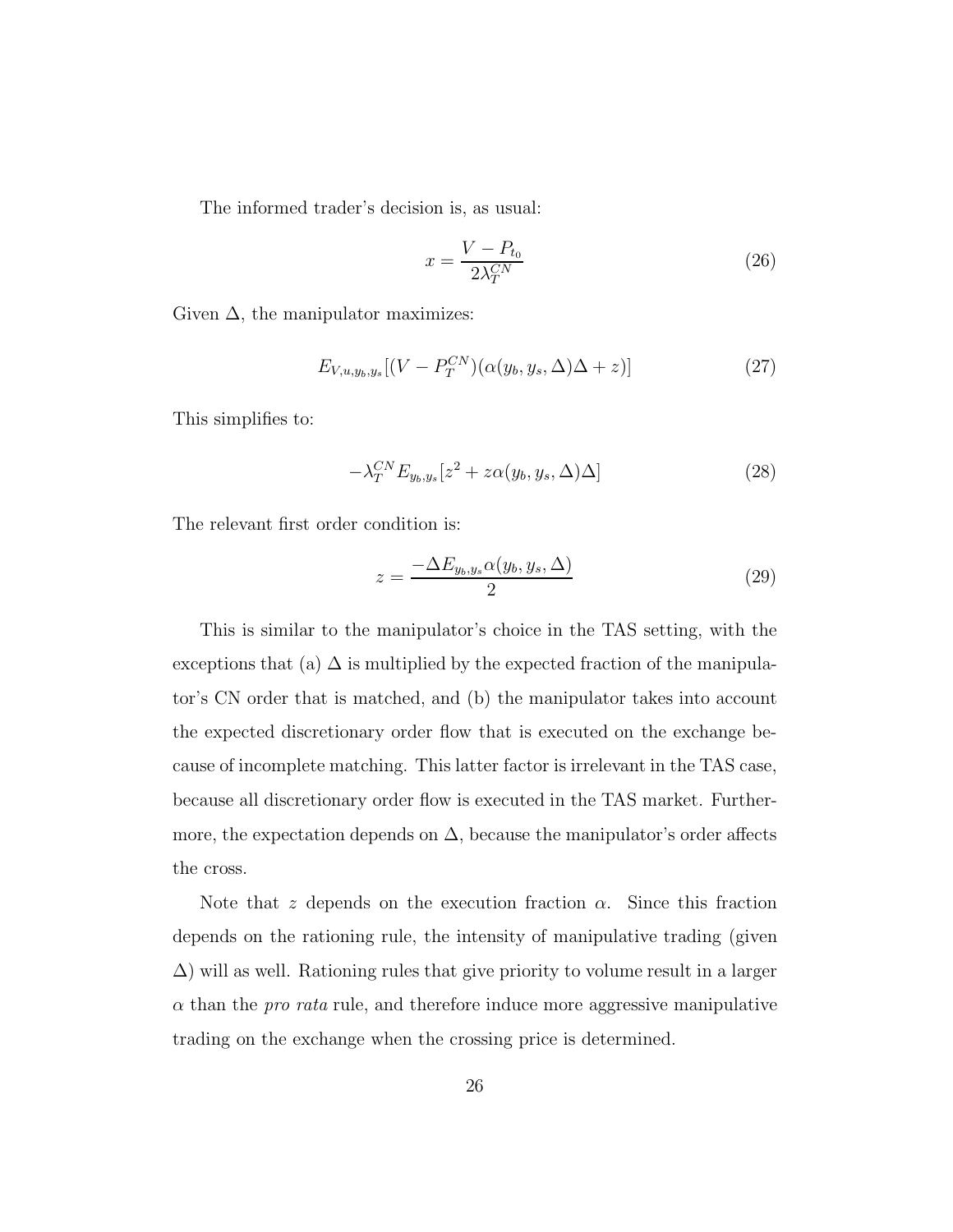It is possible to show that as in Section 3, and as in Kumar-Seppi, the manipulator's profit is strictly increasing in  $|\Delta|$ . Therefore, as before the manipulator takes the largest position that his wealth W allows, and randomizes between buying and selling in the CN. Given the distribution of W, and the densities  $g_b(.)$  and  $g_s(.)$ , it is possible to estimate the distribution of z. This, in turn allows determination of the variance of order flow z, which I denote as  $\sigma_{z,CN}^2$ , implying that the variance of the order flow is  $S_f = \sigma^2 + (1-\rho)S + \sigma_{z,CN}^2$ . The linear pricing rule is determined by regressing  $V$  on  $f$ , which produces:

$$
\lambda_T^{CN} = \frac{cov(V, \frac{V}{2})}{\lambda_T^{CN} S_f} \tag{30}
$$

Thus:

$$
\lambda_T^{CN} = \sqrt{\frac{\sigma^2}{2S_f}}
$$
\n(31)

The variable z will not be Gaussian, and its distribution will depend on the densities of the discretionary buy and sell order flows (as well as on the specific allocation rule).<sup>11</sup> It is therefore not possible to solve for  $S_f$  in closed form, but it can be done numerically.

Thus, CNs utilizing derived pricing are vulnerable to manipulation.<sup>12</sup> The intuition is virtually identical to that for TAS. Crossing networks are

<sup>&</sup>lt;sup>11</sup>z is not Gaussian even though  $\Delta$  is Gaussian because in (29)  $\Delta$  is multiplied by a non-linear function of  $\Delta$ .

 $12$ Degryse, Van Achter, and Wuyts (2006) argue that CNs reduce the profitability of this form of manipulation by delaying fixing of the crossing price to 5-7 minutes after the cross. This would mitigate the ability of the manipulator to exploit temporary price impacts arising from market maker risk aversion or trade processing costs. However, the price impacts related to adverse selection are permanent, and even with delayed pricing, the manipulator could exploit these effects. The models studied herein assume risk neutral market makers, and no trade processing costs. Therefore, price impacts are due to adverse selection alone, and CNs that use delayed pricing are subject to the kind of manipulation modeled here.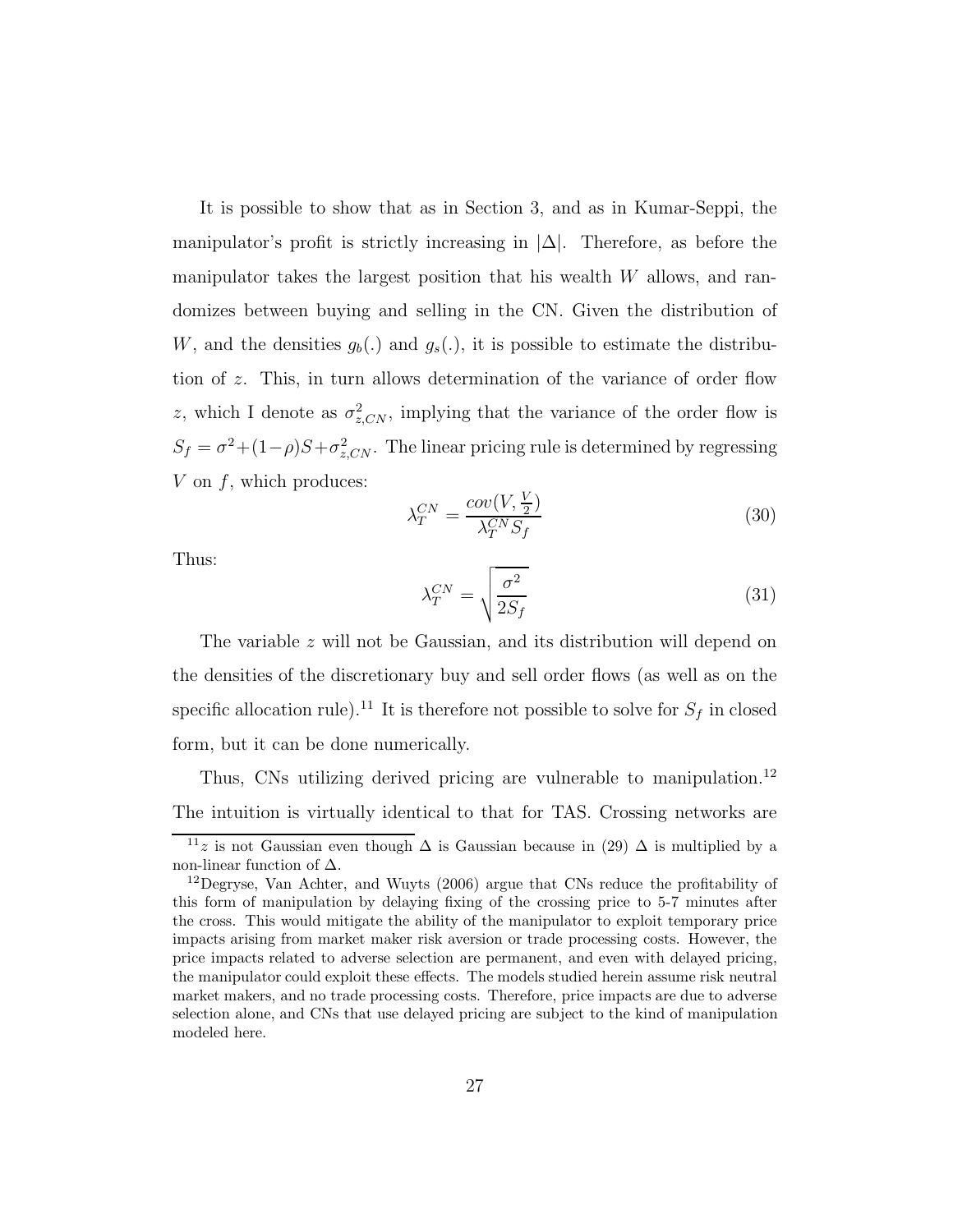unattractive to traders whose private information is short lived due to its impending announcement, or robust competition between the informed. Thus, by design, CNs cater to uninformed traders, and trades executed on CNs do not impact prices. This creates an asymmetry between the CN and the main exchange where the informed and some uninformed trades, and a manipulator can exploit this asymmetry by establishing a position in the dark CN, and trading on exchange in order to affect the price at which the CN order is executed.

The formal model assumes a time lag between the crossing of orders and the pricing of the crossed orders. Some crossing networks, including the largest (Liquidnet) cross continuously at the market midpoint. This raises the issue of whether these continuous crossing networks ("CCN") are subject to manipulation similar to that modeled above.

A manipulator could submit an order to the continuously crossing CN, and simultaneously trade on the contra side in the market used to set the crossing price, and profit in a similar way as a trader in TAS or a delayed pricing CN. However, for this strategy to work, there would have to be some other reason for informed traders to eschew trading in the CCN.

The mechanism for this separation posited above is the mandated pricing delay, which screens out those with short-lived private information. CCNs have no *mandated* pricing delay, but for operational reasons, including factors created by CCN rules, there can be significant delays between order submission and execution, low execution probabilities, and incomplete executions. Zhu (2014) shows that all of these factors make a trading venue relatively unattractive to informed traders, especially those with short-lived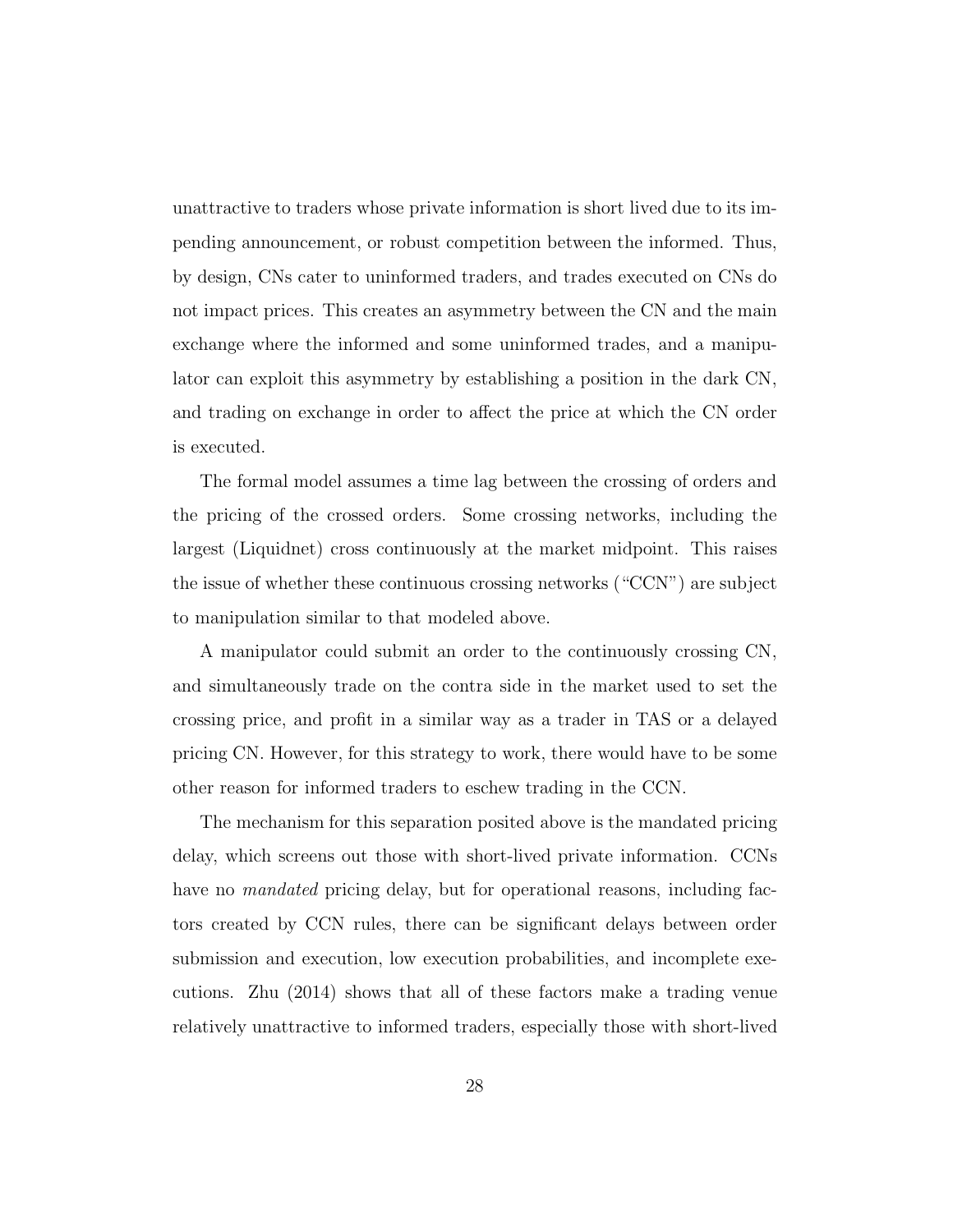information. Thus, to be viable (by being attractive to discretionary liquidity traders because of lower adverse selection risk), CCNs must have a mechanism for screening out informed traders. But this is precisely what makes them vulnerable to manipulative strategies like those modeled here.

One last issue deserves comment. In the formal model the manipulator's trade on exchange is based on the expected execution ratio on the CN. The manipulator's profits cannot be reduced, and could be increased, if the onexchange trade could be conditioned on information about  $y_s$  and  $y_b$ , which permits more precise estimates of the execution ratio  $\alpha(y_b, y_s, \Delta)$ . Thus, the manipulator would like to pierce the dark.

CCNs are likely to be more vulnerable to this than CNs using delayed pricing. A trader can send a small order to a CCN (sometimes called "pinging the pool"): if that order is executed, the trader learns that there is a potential cross of a larger order. Given this information, the trader can (a) determine whether a manipulation opportunity exists, and (b) condition his manipulative strategy (direction and size in both the CCN and the exchange market) on this information.

Of course informed traders could also utilize this "pinging" strategy to pick off liquidity-trader orders in the CCN. But if the CCN is too vulnerable to such predatory informed trading, it will not attract liquidity trader order flow.

This demonstrates yet again the *yin* and *yang* of the trading mechanisms studied here: the very features that make a trading mechanism attractive to liquidity traders because they facilitate the screening of informed traders make the mechanism a useful part of a manipulative trading strategy.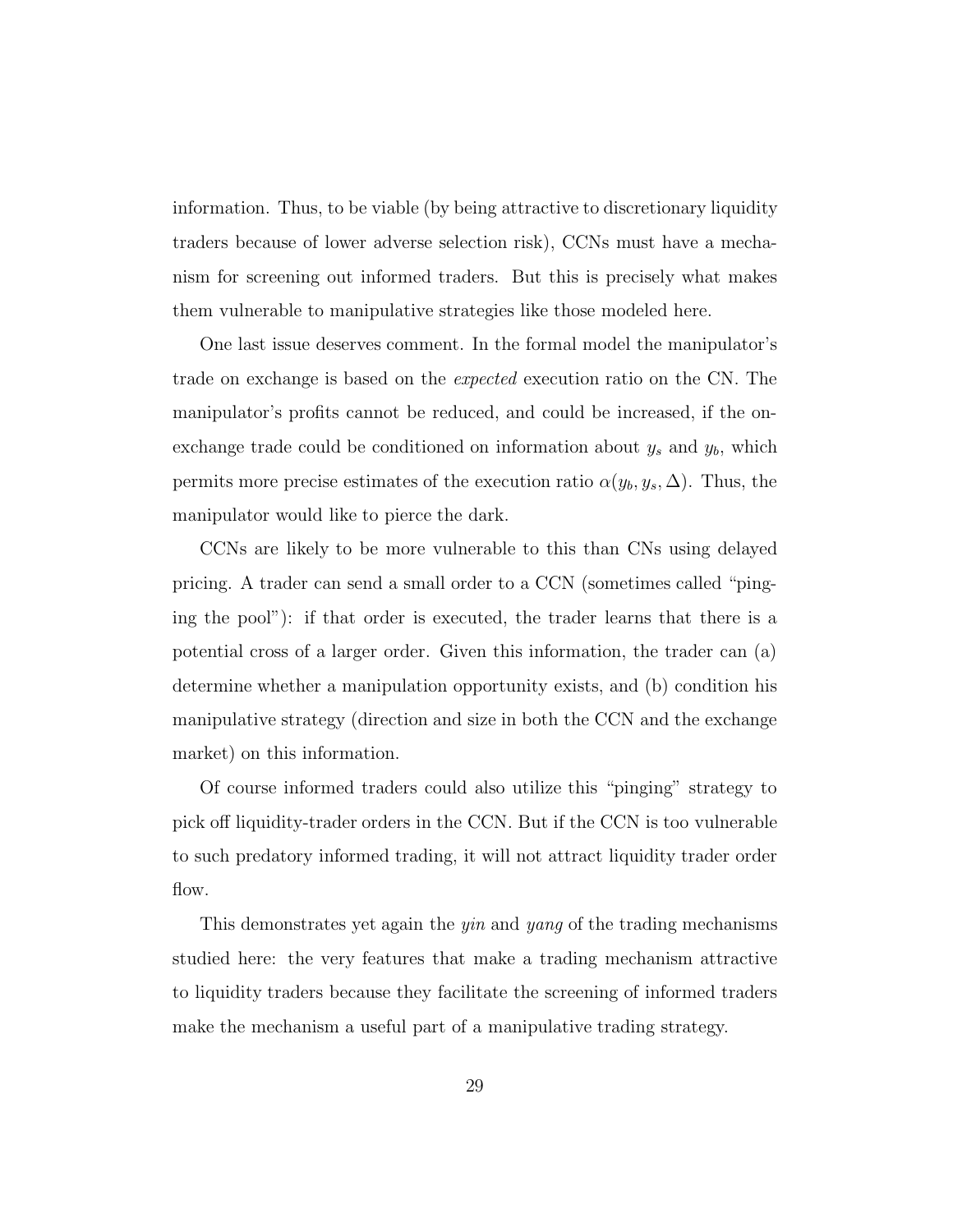# 6 Regulation of Manipulation of Derived Pricing Mechanisms Under US Law

Manipulation is illegal in futures markets under the Commodity Exchange Act, and in securities markets under the Securities Exchange Act. The foregoing analysis sheds light on how the burden of proof could be met in a case involving manipulation of a derived pricing mechanism.

Commodities law in the United States imposes a four part test to prove manipulation: (a) the existence of an artificial price, (b) the ability to cause an artificial price, (c) the accused in fact caused the artificial price, and (d) the accused specifically intended to cause the artificial price. Under securities law, it suffices to show that the accused traded with the intent of distorting prices. Since the required elements of proof for securities manipulation are a subset of those for commodities, I will discuss the issue in terms of the latter.

First consider the existence of an artificial price. As with much manipulation law, there is some dispute about the definition of this concept, but in a nutshell it means a price that diverges from the competitive price that reflects supply and demand fundamentals: put differently, it is the price that would prevail but for a manipulative act.

In the context of a trade-based manipulation, the manipulative act is a trade or trades intended to move the price that is used to determine the payoff to a position in a contract or instrument held by the manipulator, e.g., the settlement price used to determine the price of a TAS. If it is determined that an alleged manipulator traded during and perhaps before the settlement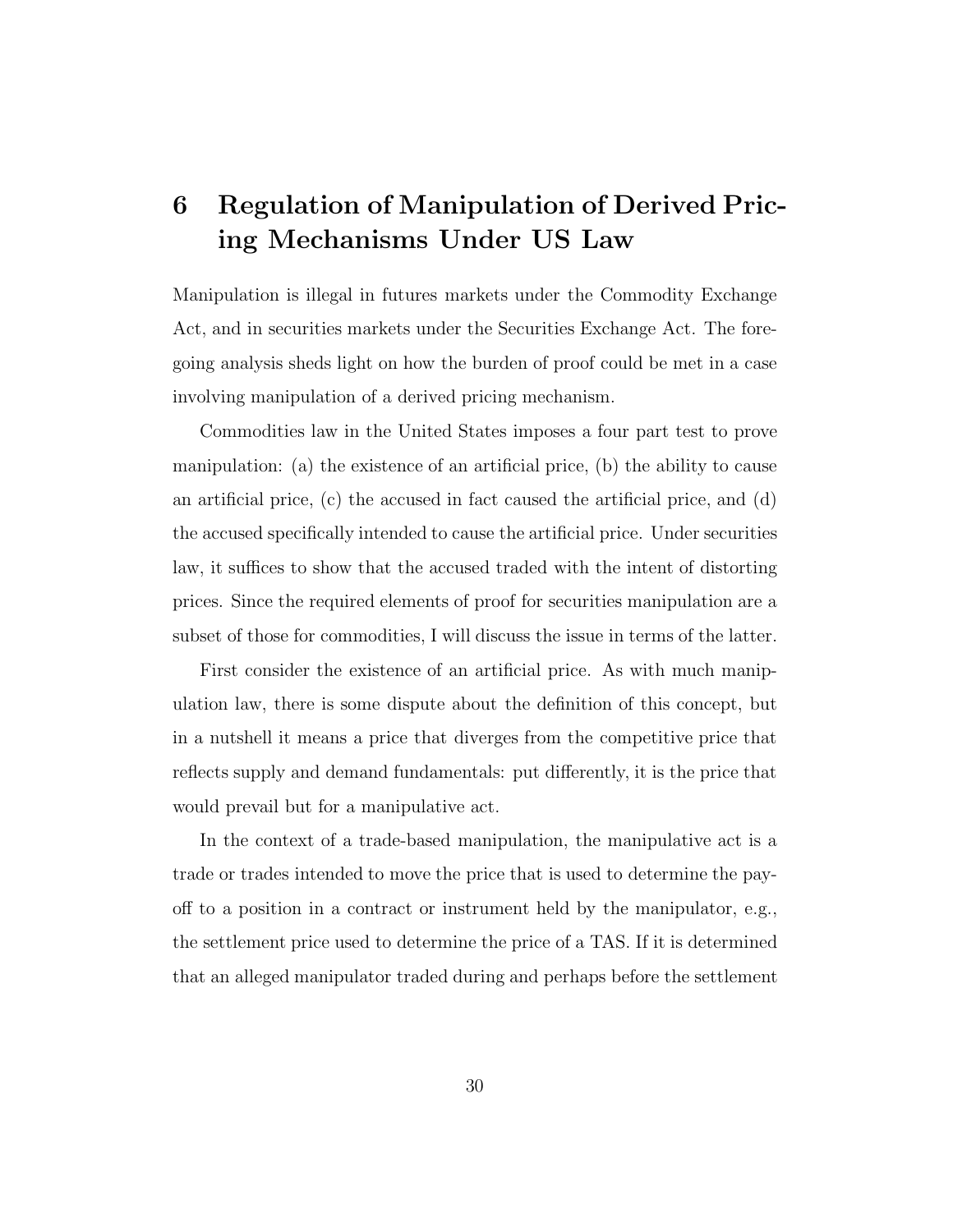window<sup>13</sup>, an event study methodology can be used to quantify the impact of his trading. In the case of a single manipulative trade, the price movement during the period of his trading can be calculated, and compared to a measure of variability during a similar time period on non-manipulation days to determine whether this price movement is of the correct sign (e.g., the price rises during the period of a buy) and is statistically significant. In the case of multiple alleged manipulative episodes, the average trade-direction adjusted price movement during a window of time encompassing the manipulator's trading can be calculated, and the variability of this average can be determined from price movements on non-manipulation days.

The Optiver case indicates that there is potential manipulative spillover across different contract months, or across related commodities, or both. Thus, event studies can be undertaken for other contract months and related commodities.

Given data on the alleged manipulator's trades, it is also possible to estimate regressions like those presented in Section 5 to determine whether the alleged manipulator's trades were associated with price changes during the trading window, and whether the relation is statistically significant.

Since manipulative trades would not have taken place but for the manipulation, any price impact resulting from these trades injects artificiality into prices. In essence, market participants assign some probability to the possibility that an order that is manipulative, and hence is not informative,

<sup>&</sup>lt;sup>13</sup>Trading before the settlement window could, as in Optiver, be the means by which the trader realized a profit. Furthermore, in the presence of adverse selection, trading before the window would have a persistent impact on prices, and therefore could impact the settlement price.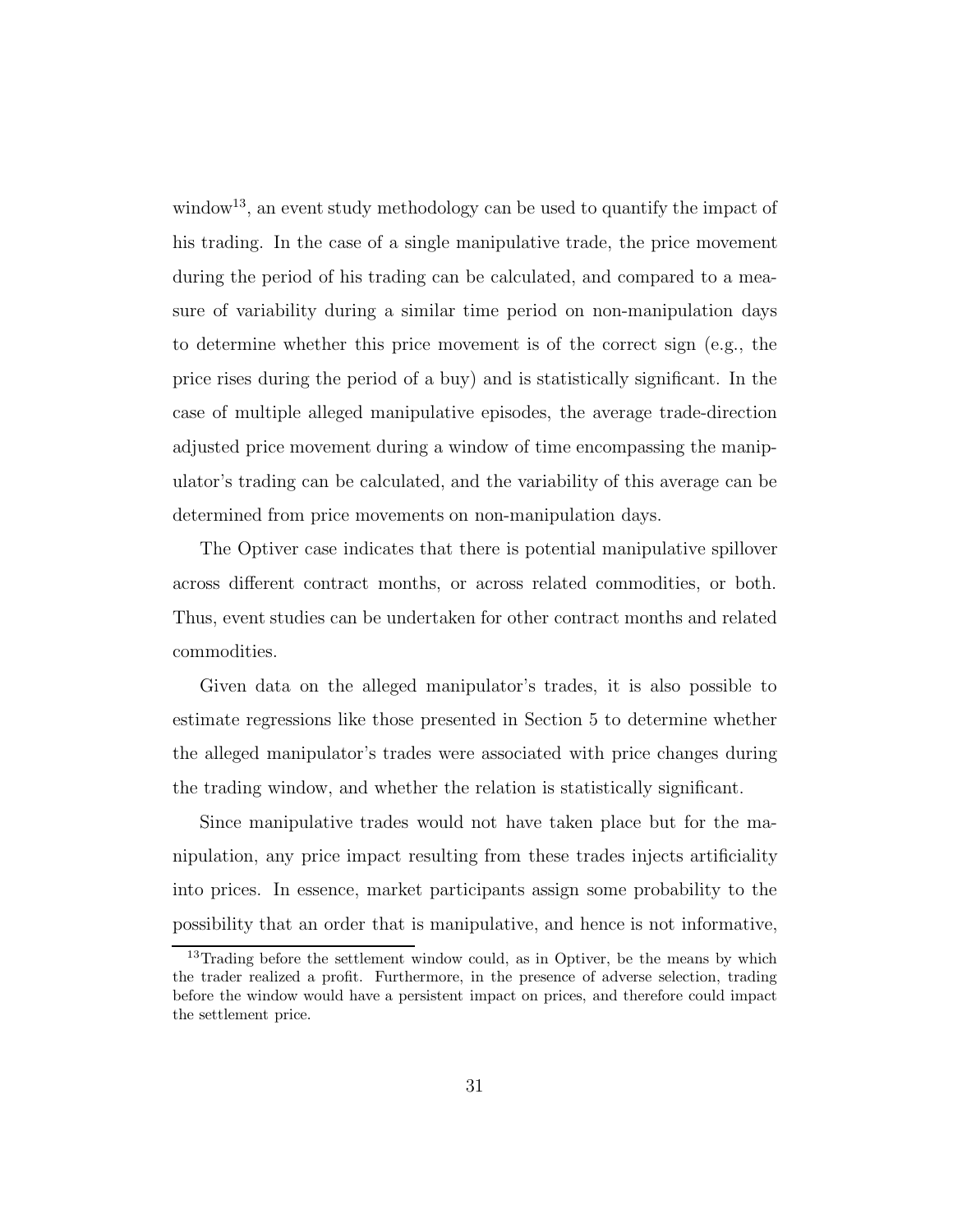was submitted by an informed trader. Thus, the price impact of the accused manipulator's trades is a measure of price artificiality.

If a trader engages in manipulative trading on multiple occasions, the power of the event studies will be higher, and the evidence of price artificiality more robust.

Insofar as ability to cause is concerned, trades are likely to impact prices in any anonymous market. Temporary price impacts almost certainly exist (due to market maker risk aversion and trade processing costs): adverse selection costs are also likely to exist due to privately informed trading. The existence of price impacts in the market in question in comparable periods (e.g., around the settlement window) on non-manipulation days is sufficient to show the existence of such price effects, and hence the ability to cause. Conventional methods employed in microstructure research can be used to document these price impacts.

With respect to causation, the event study analysis described above is highly probative. Given well-known principles of market microstructure theory and empirics, a finding that an alleged manipulator's trades bear a statistically significant association with price moves (based on the event study, a regression of price movements on trades, or both) provides strong evidence that the trading caused the observed price movements.

Intent is often considered the most difficult element to prove in a manipulation case. In the Optiver case, the Respondents helpfully described their trading strategy and motivations to one another in various communications that were obtained by the CFTC. However, such damning communications may not always be available, and even if they exist, communications can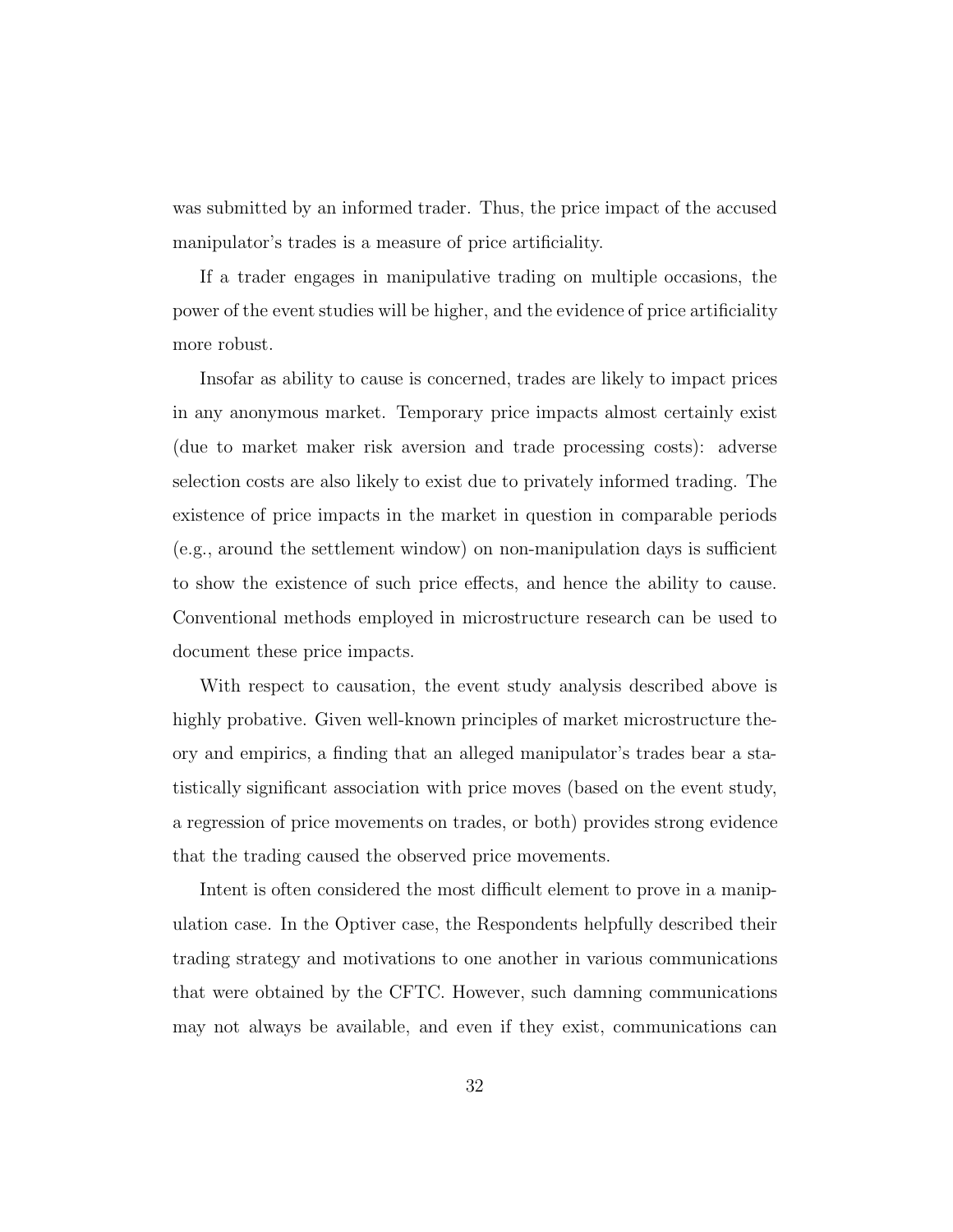often be ambiguous. The formal analysis provides some indicators that can be used to prove intent.

Specifically, in a derived pricing manipulation, the manipulator trades in opposite directions in the market for the derived pricing instrument  $(e.g.,)$ TAS or the CN) and in the underlying market that is used to establish the price for the derived pricing contract.<sup>14</sup> Moreover, the manipulator's trading in the underlying market is concentrated during the settlement period.

A trader (e.g., a discretionary liquidity trader) uses a derived pricing market to establish a position in the underlying in lieu of using the underlying market itself in order to minimize liquidity costs. Therefore, a discretionary liquidity trader would be less likely than a manipulator to trade in the opposite direction, especially during the settlement period. Indeed, to the extent that the trader cannot execute her entire desired quantity in the derived pricing mechanism (as often happens in a CN, for instance), she is likely to trade in the same direction in the derived pricing mechanism and the exchange market. In contrast, a manipulator *always* engages in a trade opposite to the derived pricing instrument trade.

A manipulator could argue that he is attempting to provide liquidity to the derived pricing market. However, manipulative trading strategies differ from typical market making. For example, a trader scalping a TAS contract could be expected to buy the TAS at the bid and sell it at the offer, rather than systematically establishing a TAS position, and then offsetting it in the underlying market: that is, a market maker would absorb temporary

<sup>&</sup>lt;sup>14</sup>This is in contrast to manipulation of a cash-settled derivatives contract,  $a \, la$  Kumar-Seppi: in that case, the manipulator trades in the same direction in the derivative and underlying markets.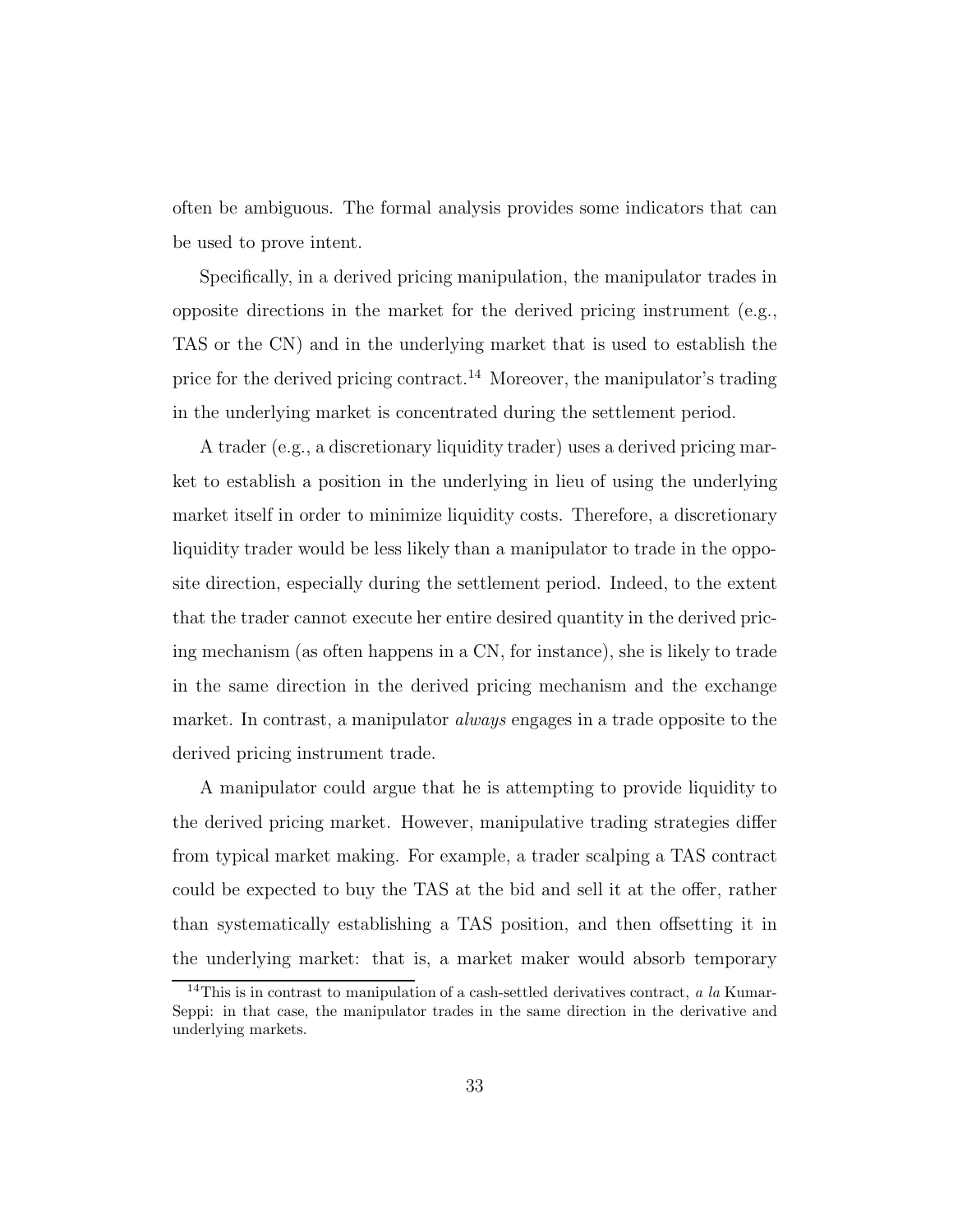supply and demand imbalances in the TAS market, and then reverse his position when those imbalances reverse. Moreover, and crucially, the formal model demonstrates that the manipulator takes an offsetting position in the underlying market during the settlement period on only a fraction of his derived pricing instrument position. In the Optiver case, for example, the firm repeatedly and intentionally traded volumes representing only about 75 percent of its maximum TAS position during the settlement period. A market making strategy would more reasonably involve liquidating the entire remaining derived pricing position during the settlement period.

Furthermore, a market maker would prefer to trade by limit order to capture the half-spread in the underlying market, rather than by market order (and therefore pay the half-spread). For instance, liquidating a TAS position through market orders in the underlying market during the settlement period would be expected at best to be a scratch trade: the trader would receive the TAS market half-spread to initiate the position, and pay the half-spread in the underlying market to cover the TAS position by market order. A trading strategy (like Optiver's) which seldom (if ever) involved capturing the spread in the TAS market, and which involved crossing the spread in the underlying market, is highly atypical for a market maker. This is especially true given that the spread in the underlying market is likely to be greater due to the greater adverse selection risk in that market. It is, however, exactly what a manipulator would do (as the model demonstrates).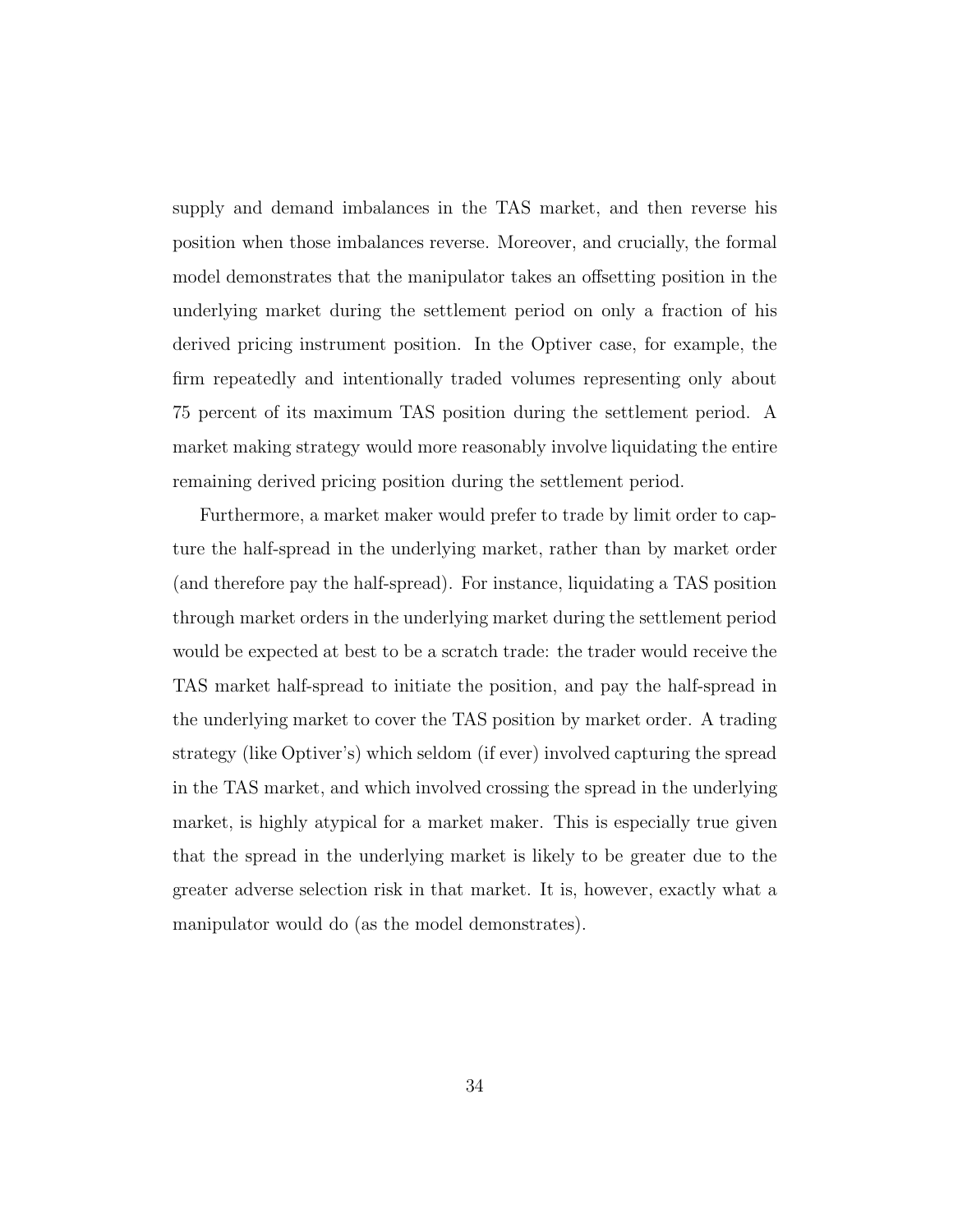## 7 Summary and Conclusions

Derived pricing–conditioning the price of a transaction on a price from another market–can facilitate the screening of traders with private information, and thereby reduce the vulnerability of some uninformed liquidity traders to adverse selection. Mechanisms like Trade at Settlement contracts, or crossing networks with delayed pricing, can function as such a screening mechanism. This is especially true when private information is short-lived because it will be disclosed publicly soon after a trader obtains it, or when there is intense competition between informed traders.

These mechanisms fragment markets: only a fraction of transactions are executed on exchanges. This tends to reduce liquidity on exchanges, and increase the adverse selection costs incurred by the liquidity traders who must trade there because it is too costly for them to utilize the trading mechanism that screens out the informed. However, I demonstrate herein that it is possible that adverse selection costs are lower overall because the gains to those who can trade on the off-exchange market that screens exceed the losses to those who cannot. Thus, this fragmentation can be efficiency enhancing.

This gain does not come without cost: the very features that make off-exchange trading venues attractive to liquidity traders create opportunities for profitable manipulation. To be profitable, trade-based manipulative strategies require that purchases and sales have different impact on prices: the screening of informed traders via derived pricing makes price impact of trades on mechanisms that employ derived pricing lower than the price im